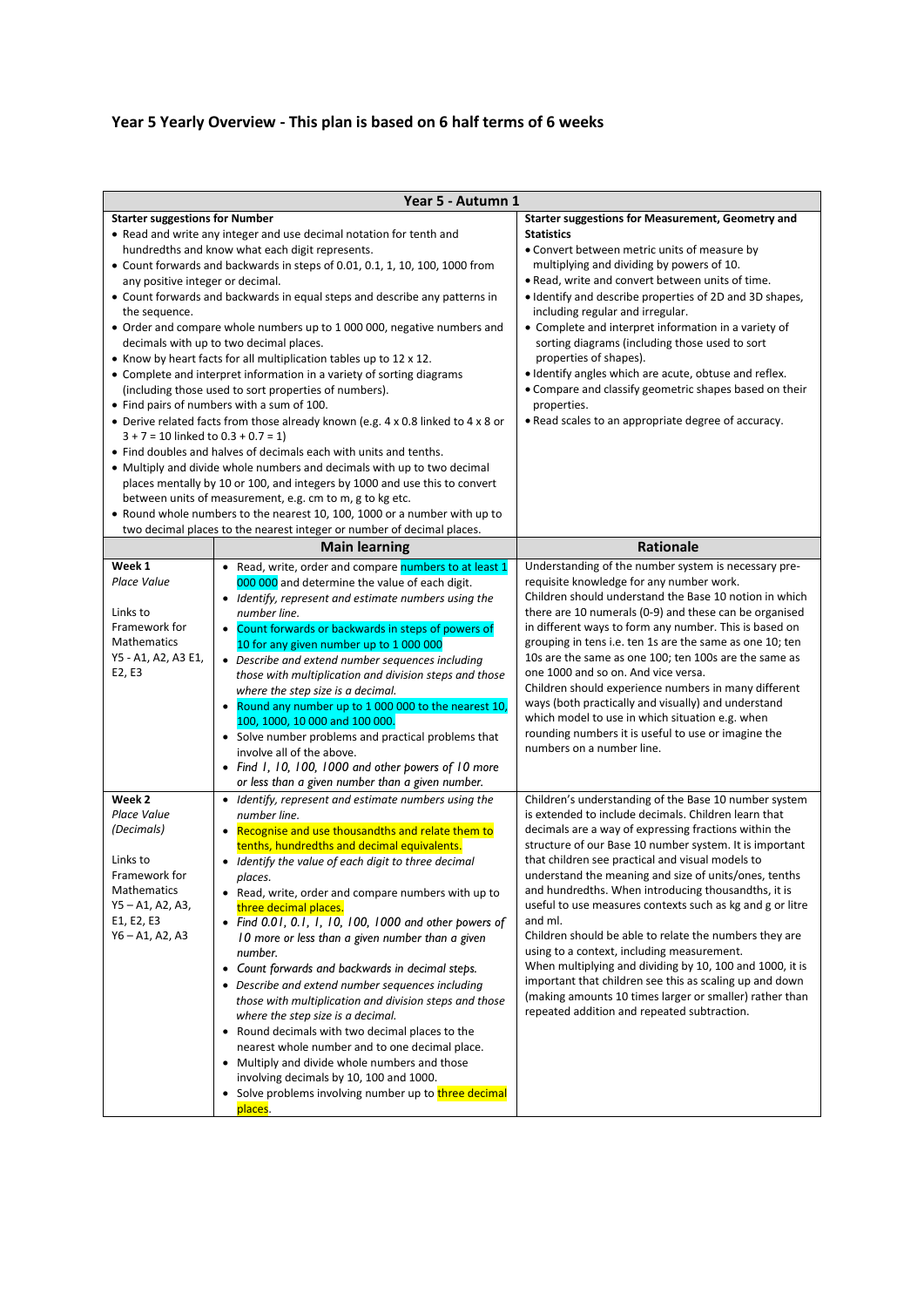| Week 3             | • Add and subtract whole numbers with more than 4       | Children learn and explain when it is appropriate to use  |
|--------------------|---------------------------------------------------------|-----------------------------------------------------------|
| Written addition   | digits and decimals with two decimal places,            | mental and written methods of calculation.                |
| and subtraction    | including using formal written methods (columnar        | Children make links with their knowledge of rounding      |
| <i>(including)</i> | addition and subtraction).                              | numbers to the nearest 10, 100 and 1000 to estimate       |
| problem solving)   | • Choose an appropriate strategy to solve a calculation | the answers to calculations. Calculations should be in    |
|                    | based upon the numbers involved (recall a known         | contexts including, money, measures, real life problems   |
| Links to           | fact, calculate mentally, use a jotting, written        | and number enquiries.                                     |
| Framework for      | method).                                                |                                                           |
| <b>Mathematics</b> | • Use estimation and inverse to check answers to        | Written methods should be agreed by the school and        |
| $Y5 - A1, A2, B1,$ | calculations and determine, in the context of a         | shared in the progression in written calculations policy. |
| B3, D1, D2, D3,    | problem, an appropriate degree of accuracy.             | Efficient written methods are required to be taught by    |
| E1,E3              | Solve addition and subtraction multi-step problems      | the end of Key Stage 2.                                   |
| $Y6 - A2, A3, D1,$ | in contexts, deciding which operations and methods      |                                                           |
| D2, D3, E1, E3     | to use and why.                                         |                                                           |

|                                                                                                                                      | <b>Main learning</b>                                                                                                                                                                                                                                                                                                                                                                                                                                                                             | <b>Rationale</b>                                                                                                                                                                                                                                                                                                                                                                                                                                                                                                                                                                                                                                                                                               |
|--------------------------------------------------------------------------------------------------------------------------------------|--------------------------------------------------------------------------------------------------------------------------------------------------------------------------------------------------------------------------------------------------------------------------------------------------------------------------------------------------------------------------------------------------------------------------------------------------------------------------------------------------|----------------------------------------------------------------------------------------------------------------------------------------------------------------------------------------------------------------------------------------------------------------------------------------------------------------------------------------------------------------------------------------------------------------------------------------------------------------------------------------------------------------------------------------------------------------------------------------------------------------------------------------------------------------------------------------------------------------|
| Week 4<br>Geometry (angles)<br>Links to<br>Framework for<br><b>Mathematics</b><br>$Y5 - D2, D3$<br>$Y6 - D2$                         | Know angles are measured in degrees: estimate and<br>$\bullet$<br>compare acute, obtuse and reflex angles.<br>Draw given angles and measure them in degrees (°).                                                                                                                                                                                                                                                                                                                                 | Pupils should use their knowledge of measuring and<br>drawing lines and angles to help them accurately<br>construct shapes.<br>They should use this knowledge of angles to help them<br>identify angles within shapes.                                                                                                                                                                                                                                                                                                                                                                                                                                                                                         |
| Week 5<br>Geometry and<br>measures<br>(perimeter)<br>Links to<br>Framework for<br><b>Mathematics</b><br>$Y5 - D1, D2, D3$            | Distinguish between regular polygons based on<br>$\bullet$<br>reasoning about equal sides and angles.<br>Use the properties of rectangles to deduce related<br>facts and find missing lengths and angles.<br>Measure and calculate the perimeter of composite<br>rectilinear shapes in centimetres and metres.                                                                                                                                                                                   | Children apply their developing understanding of the<br>properties of shapes to classify and name them. The<br>terms regular and irregular should be used to describe<br>shapes that have equal sides and angles and those that<br>do not.<br>They can then use these shapes to identify those that<br>are rectilinear (are made of straight lines meeting at<br>right angles). Children solve problems involving<br>calculating the perimeter of shapes by applying their<br>knowledge of the properties of shapes.                                                                                                                                                                                           |
| Week 6<br><b>Addition and</b><br>subtraction<br>(statistics)<br>Links to<br>Framework for<br><b>Mathematics</b><br>$Y5 - C1, C2, C3$ | • Solve comparison, sum and difference problems<br>using information presented in a line graph.<br>• Add and subtract numbers mentally with increasingly<br>large numbers and decimals to two decimal places.<br>Choose an appropriate strategy to solve a calculation<br>$\bullet$<br>based upon the numbers involved (recall a known<br>fact, calculate mentally, use a jotting, written<br>method).<br>• Select a mental strategy appropriate for the numbers<br>involved in the calculation. | Children should connect their work on scales to their<br>interpretation of line graphs, including intermediate<br>points on the scale.<br>They should identify when it is appropriate to use<br>mental methods to solve number problems. The<br>problems they are given should be a selection of some<br>which can be solved mentally and some which cannot to<br>enable children to make a choice.<br>They should relate their calculation methods to<br>answering questions about line graphs, including finding<br>the difference between two readings as well as finding,<br>for example, how long the cyclist stopped to rest, when<br>there were two or more rest breaks contained in the line<br>graph. |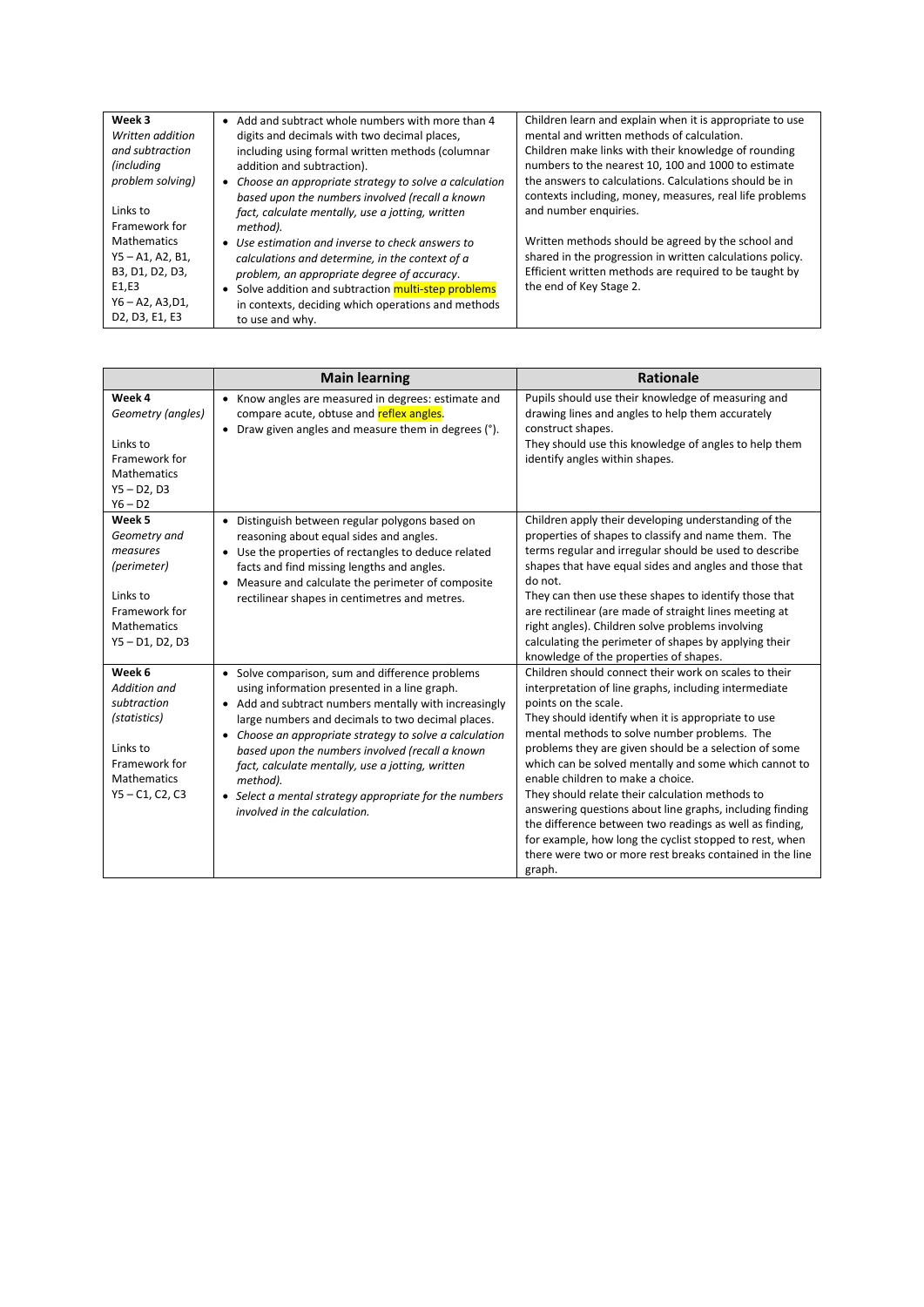|                                                                                                                                                  | Year 5 - Autumn 2                                                                                                                                                                                                                                                                                                                                                                                                                                                                                                                                                                                                                                                                                                                                                                                                                                                                                                                                                                                                                                                                                                                                                                                                            |                                                                                                                                                                                                                                                                                                                                                                                                                                                                                                                                                                                                                                                                                |
|--------------------------------------------------------------------------------------------------------------------------------------------------|------------------------------------------------------------------------------------------------------------------------------------------------------------------------------------------------------------------------------------------------------------------------------------------------------------------------------------------------------------------------------------------------------------------------------------------------------------------------------------------------------------------------------------------------------------------------------------------------------------------------------------------------------------------------------------------------------------------------------------------------------------------------------------------------------------------------------------------------------------------------------------------------------------------------------------------------------------------------------------------------------------------------------------------------------------------------------------------------------------------------------------------------------------------------------------------------------------------------------|--------------------------------------------------------------------------------------------------------------------------------------------------------------------------------------------------------------------------------------------------------------------------------------------------------------------------------------------------------------------------------------------------------------------------------------------------------------------------------------------------------------------------------------------------------------------------------------------------------------------------------------------------------------------------------|
| <b>Starter suggestions for Number</b><br>any positive integer or decimal.<br>the sequence.<br>$3 + 7 = 10$ linked to $0.3 + 0.7 = 1$             | • Read and write any integer and use decimal notation for tenth and<br>hundredths and know what each digit represents.<br>• Count forwards and backwards in steps of 0.01, 0.1, 1, 10, 100, 1000 from<br>• Count forwards and backwards in equal steps and describe any patterns in<br>• Order and compare whole numbers up to 1 000 000, negative numbers and<br>decimals with up to two decimal places.<br>• Know by heart facts for all multiplication tables up to 12 x 12.<br>• Complete and interpret information in a variety of sorting diagrams<br>(including those used to sort properties of numbers).<br>• Find pairs of numbers with a sum of 100.<br>• Derive related facts from those already known (e.g. 4 x 0.8 linked to 4 x 8 or<br>• Find doubles and halves of decimals each with units and tenths.<br>• Multiply and divide whole numbers and decimals with up to two decimal<br>places mentally by 10 or 100, and integers by 1000 and use this to convert<br>between units of measurement, e.g. cm to m, g to kg etc.<br>• Round whole numbers to the nearest 10, 100, 1000 or a number with up to<br>two decimal places to the nearest integer or number of decimal places.<br><b>Main learning</b> | <b>Starter suggestions for Measurement, Geometry and</b><br><b>Statistics</b><br>• Convert between metric units of measure by<br>multiplying and dividing by powers of 10.<br>• Read, write and convert between units of time.<br>• Identify and describe properties of 2D and 3D shapes,<br>including regular and irregular.<br>• Complete and interpret information in a variety of<br>sorting diagrams (including those used to sort<br>properties of shapes).<br>. Identify angles which are acute, obtuse and reflex.<br>• Compare and classify geometric shapes based on their<br>properties.<br>• Read scales to an appropriate degree of accuracy.<br><b>Rationale</b> |
| Week 1                                                                                                                                           |                                                                                                                                                                                                                                                                                                                                                                                                                                                                                                                                                                                                                                                                                                                                                                                                                                                                                                                                                                                                                                                                                                                                                                                                                              | Children should link their knowledge of tables to enable                                                                                                                                                                                                                                                                                                                                                                                                                                                                                                                                                                                                                       |
| <b>Mental</b><br>multiplication and<br>division<br>Links to<br>Framework for<br><b>Mathematics</b><br>$Y6 - B1, B2, B3$<br>$Y5 - A1, A2, B1, E1$ | • Identify multiples and factors, including finding all<br>factor pairs of a number, and common factors of two<br>numbers.<br>• Know and use the vocabulary of prime numbers.<br>Establish whether a number up to 100 is prime.<br>• Recognise and use square numbers and the notation<br>for<br>squared $(2)$ .<br>• Use partitioning to double or halve any number,<br>including decimals to two decimal places.<br>• Multiply and divide numbers mentally drawing upon<br>known facts.<br>• Choose an appropriate strategy to solve a calculation<br>based upon the numbers involved (recall a known<br>fact, calculate mentally, use a jotting, written<br>method).<br>• Select a mental strategy appropriate for the numbers<br>involved in the calculation.<br>• Solve problems involving multiplication and division<br>including using their knowledge of factors and<br>multiples, squares and cubes.                                                                                                                                                                                                                                                                                                               | them to identify multiples and factors. They should be<br>able to identify factor pairs, and this can be supported<br>through the use of practical equipment. There should be<br>a discussion about numbers where there is only one<br>factor pair (prime) and those numbers that have a factor<br>pair made up of the same number (square numbers).<br>They use their knowledge of partitioning numbers in<br>different ways to support their mental calculations (e.g.<br>24 x 3 as (20 x 3) and (4 x 3) or 98 ÷ 7 as (70 ÷ 7) and (28<br>$\div$ 7)).                                                                                                                        |
| Week <sub>2</sub><br>Division including                                                                                                          | Divide numbers up to 4 digits by a one-digit number<br>$\bullet$<br>using the formal written method of short division and                                                                                                                                                                                                                                                                                                                                                                                                                                                                                                                                                                                                                                                                                                                                                                                                                                                                                                                                                                                                                                                                                                    | Written methods should be agreed by the school and<br>shared in the progression in written calculations policy.                                                                                                                                                                                                                                                                                                                                                                                                                                                                                                                                                                |
| problems<br>Links to<br>Framework for<br><b>Mathematics</b><br>Y5-A3, D2, D3,<br>E1, E3                                                          | interpret remainders appropriately for the context.<br>Choose an appropriate strategy to solve a calculation<br>٠<br>based upon the numbers involved (recall a known<br>fact, calculate mentally, use a jotting, written<br>method).<br>• Solve problems involving division.                                                                                                                                                                                                                                                                                                                                                                                                                                                                                                                                                                                                                                                                                                                                                                                                                                                                                                                                                 | Efficient written methods are required to be taught by<br>the end of Key Stage 2.<br>When solving problems, these include those involving<br>remainders and children should identify whether the<br>answer is rounded up or down, depending on the<br>context.                                                                                                                                                                                                                                                                                                                                                                                                                 |
| Week 3                                                                                                                                           | • Count on and back in mixed number steps such as 1½.                                                                                                                                                                                                                                                                                                                                                                                                                                                                                                                                                                                                                                                                                                                                                                                                                                                                                                                                                                                                                                                                                                                                                                        | The learning of fractions is an extension in                                                                                                                                                                                                                                                                                                                                                                                                                                                                                                                                                                                                                                   |
| Fractions<br>(comparison,<br>order and<br>equivalence)<br>Links to<br>Framework for                                                              | Read and write decimal numbers as fractions.<br>Identify, name and write equivalent fractions of a<br>٠<br>given fraction, represented visually, including tenths<br>and hundredths.<br>• Compare and order fractions whose denominators<br>are all multiples of the same number (including on a<br>number line).                                                                                                                                                                                                                                                                                                                                                                                                                                                                                                                                                                                                                                                                                                                                                                                                                                                                                                            | understanding of the number system. Children should<br>relate the fractions tenths and hundredths to our Base<br>10 number system and link their knowledge of decimal<br>numbers to fractions where a denominator of tenths,<br>hundredths or thousandths is required.<br>The understanding of equivalent fractions should be<br>learned and developed through practical experiences                                                                                                                                                                                                                                                                                           |
| Mathematics<br>$Y6 - E1, E2, E3$<br>$Y5 - E1, E2, E3$                                                                                            | • Solve problems involving fractions.                                                                                                                                                                                                                                                                                                                                                                                                                                                                                                                                                                                                                                                                                                                                                                                                                                                                                                                                                                                                                                                                                                                                                                                        | and pictorial representations. Children should use their<br>knowledge of factors and multiples to recognise<br>equivalent fractions and simplify where appropriate.                                                                                                                                                                                                                                                                                                                                                                                                                                                                                                            |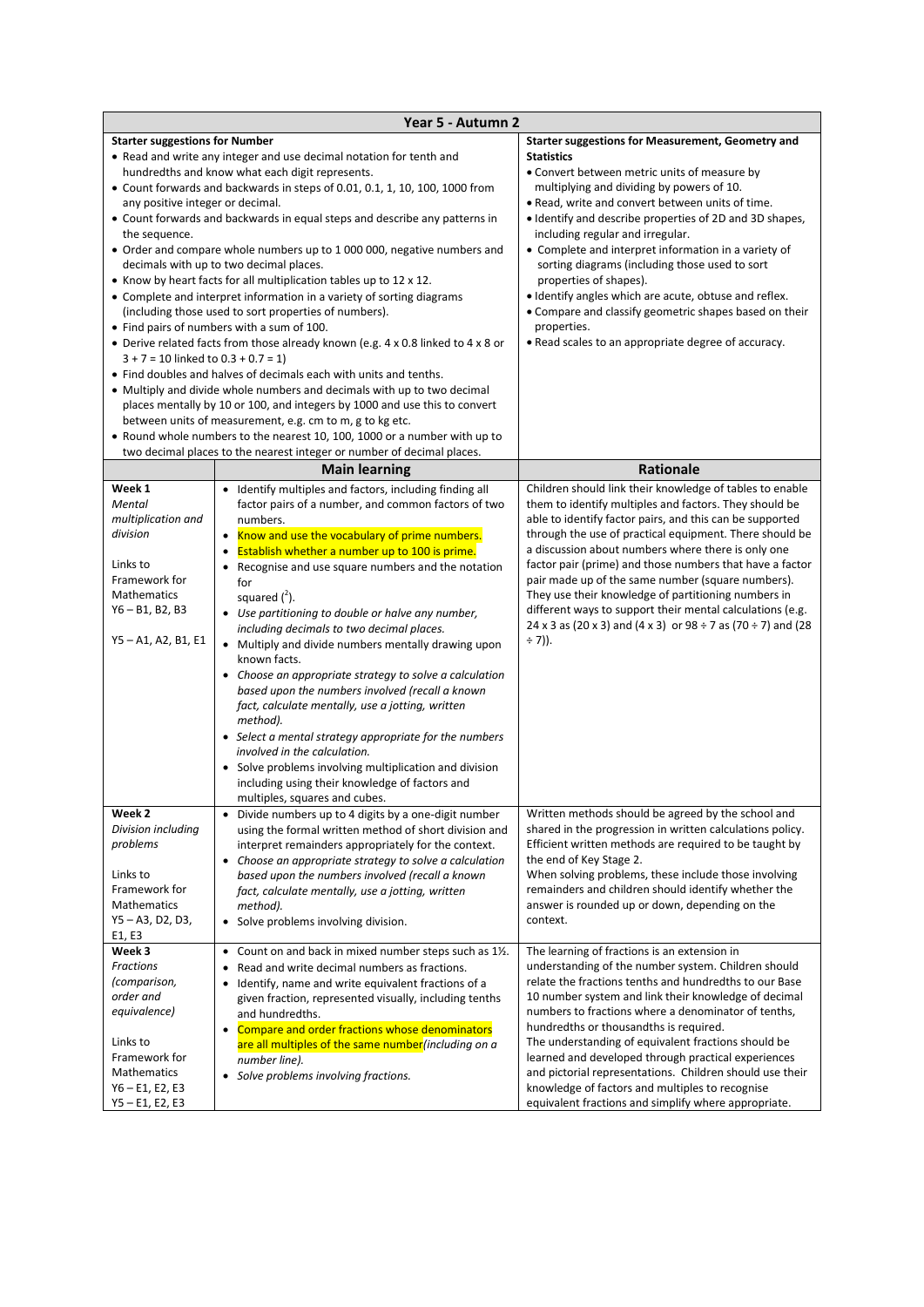| Week 4<br><b>Multiplication and</b><br>measures (area)<br>Links to<br>Framework for<br><b>Mathematics</b><br>Y5-A3, D1, D2,<br>D3, E1, E3<br>$Y6 - A2, A3, D1,$<br>D2, D3, E1, E3 | Multiply numbers up to 4 digits by a one- or two-digit<br>$\bullet$<br>number using a formal written method, including<br>long multiplication for two-digit numbers.<br>Choose an appropriate strategy to solve a calculation<br>$\bullet$<br>based upon the numbers involved (recall a known or<br>related fact, calculate mentally, use a jotting, written<br>method).<br>Calculate and compare the area of rectangles<br>(including squares), and including using standard<br>units, square centimetres $\text{(cm}^2\text{)}$ and square metres<br>(m <sup>2</sup> ) and estimate the area of irregular shapes. | Children should consolidate their understanding of<br>linking area to arrays and multiplication.<br>Children make links with their knowledge of rounding<br>numbers to the nearest 10, 100 and 1000 to estimate<br>the answers to calculations. Calculations should also be<br>in contexts including, money, measures, real life<br>problems and number enquiries.<br>Written methods should be agreed by the school and<br>shared in the progression in written calculations policy.<br>Efficient written methods are required to be taught by<br>the end of Key Stage 2. |
|-----------------------------------------------------------------------------------------------------------------------------------------------------------------------------------|---------------------------------------------------------------------------------------------------------------------------------------------------------------------------------------------------------------------------------------------------------------------------------------------------------------------------------------------------------------------------------------------------------------------------------------------------------------------------------------------------------------------------------------------------------------------------------------------------------------------|----------------------------------------------------------------------------------------------------------------------------------------------------------------------------------------------------------------------------------------------------------------------------------------------------------------------------------------------------------------------------------------------------------------------------------------------------------------------------------------------------------------------------------------------------------------------------|
| Week 5<br>Statistics and<br>measures (time)<br>Links o<br>Framework for<br>Mathematics<br>$Y5 - D1, D3$                                                                           | Continue to read, write and convert time between<br>$\bullet$<br>analogue and digital 12 and 24-hour clocks.<br>Complete, read and interpret information in tables,<br>including timetables.<br>Solve problems involving converting between units of<br>time.                                                                                                                                                                                                                                                                                                                                                       | Children's understanding of reading time to the nearest<br>minute and converting between different time systems<br>(analogue and digital) and different units of time is<br>consolidated from Year 4. Children should be able to<br>solve problems which require them to convert between<br>units of time, for example, between seconds and<br>minutes or weeks and days.                                                                                                                                                                                                  |
|                                                                                                                                                                                   | <b>Main learning</b>                                                                                                                                                                                                                                                                                                                                                                                                                                                                                                                                                                                                | <b>Rationale</b>                                                                                                                                                                                                                                                                                                                                                                                                                                                                                                                                                           |
| Week 6                                                                                                                                                                            | Assess and review week                                                                                                                                                                                                                                                                                                                                                                                                                                                                                                                                                                                              | It is useful at regular intervals for teachers to consider<br>the learning that has taken place over a term (or half<br>term), assess and review children's understanding of the<br>learning and use this to inform where the children need<br>to go next.                                                                                                                                                                                                                                                                                                                 |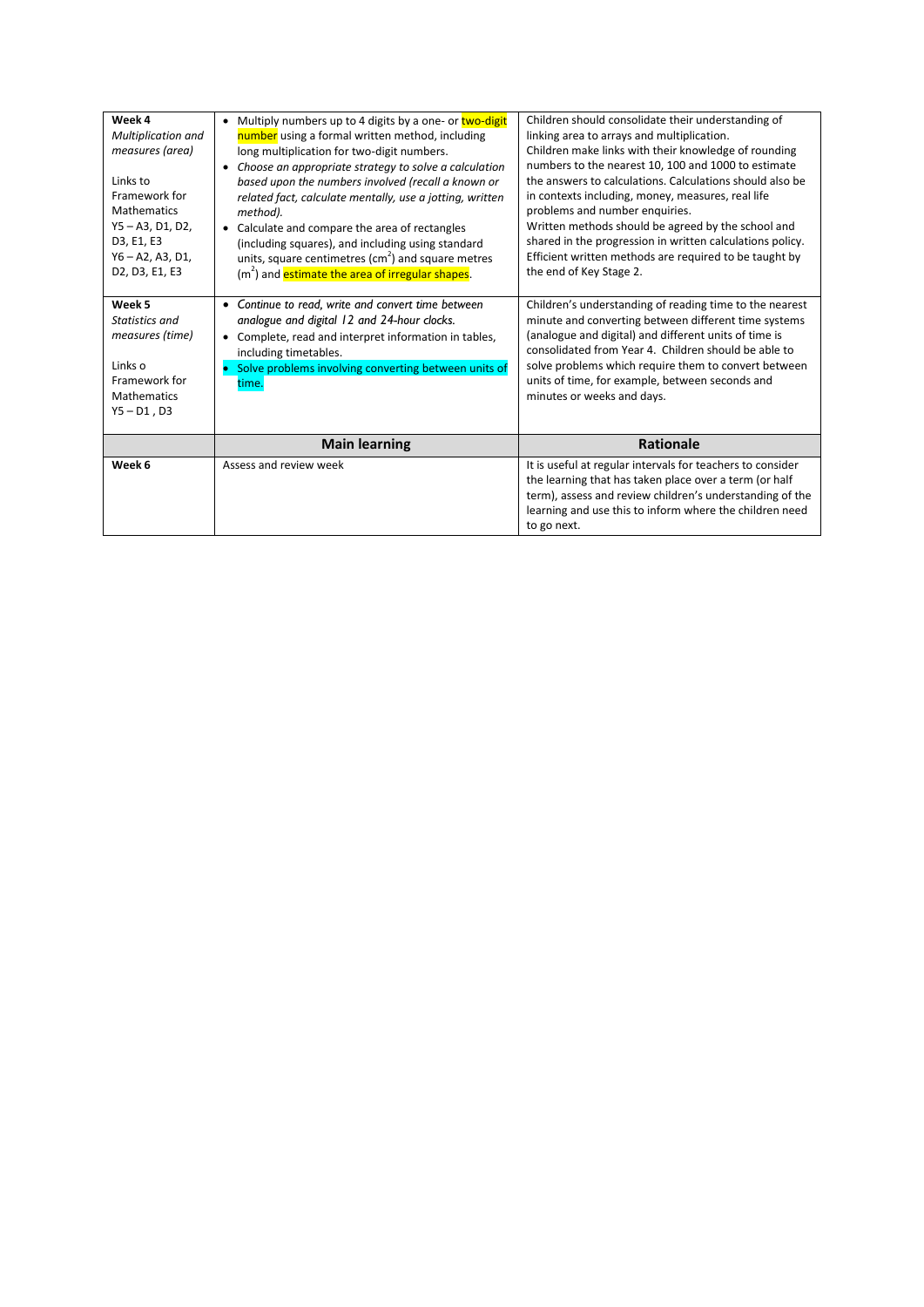|                                       | Year 5 - Spring 1                                                                                              |                                                                                                                         |
|---------------------------------------|----------------------------------------------------------------------------------------------------------------|-------------------------------------------------------------------------------------------------------------------------|
| <b>Starter suggestions for Number</b> |                                                                                                                | <b>Starter suggestions for Measurement, Geometry and</b>                                                                |
|                                       | • Read and write any integer and use decimal notation for tenths,                                              | <b>Statistics</b>                                                                                                       |
|                                       | hundredths and thousandths and know what each digit represents.                                                | • Convert between metric units of measure by multiplying                                                                |
|                                       | • Count forwards and backwards in steps of 0.01, 0.1, 1, 10, 100, 1000 from                                    | and dividing by powers of 10.                                                                                           |
|                                       | any positive integer or decimal.<br>• Count forwards and backwards in equal steps and describe any patterns in | • Read, write and convert between units of time.<br>• Identify and describe properties of 2D and 3D shapes,             |
| the sequence.                         |                                                                                                                | including regular and irregular.                                                                                        |
|                                       | • Order and compare whole numbers up to 1 000 000, negative numbers                                            | • Complete and interpret information in a variety of                                                                    |
|                                       | and decimals with up to two decimal places.                                                                    | sorting diagrams (including those used to sort                                                                          |
|                                       | • Know by heart facts for all multiplication tables up to 12 x 12.                                             | properties of shapes).                                                                                                  |
|                                       | • Complete and interpret information in a variety of sorting diagrams                                          | • Identify angles which are acute, obtuse and reflex.                                                                   |
|                                       | (including those used to sort properties of numbers).                                                          | • Estimate the size of angles.                                                                                          |
|                                       | • Recall and use addition and subtraction facts for 1 and 10 (with decimal                                     | • Compare and classify geometric shapes based on their                                                                  |
|                                       | numbers to one decimal place).                                                                                 | properties.                                                                                                             |
|                                       | • Derive and use addition and subtraction facts for 1 (with decimal numbers                                    | • Read scales to an appropriate degree of accuracy.<br>. Read and plot coordinates in the first quadrant.               |
| to two decimal places).               |                                                                                                                | . Read and interpret in formation in all types of graph and                                                             |
|                                       | • Derive related facts from those already known (e.g. 4 x 0.8 linked to 4 x 8                                  | table, including line graphs and timetables.                                                                            |
| or                                    | $3 + 7 = 10$ linked to $0.3 + 0.7 = 1$                                                                         |                                                                                                                         |
|                                       | • Use partitioning to double or halve any number, including decimals to two                                    |                                                                                                                         |
| decimal places.                       |                                                                                                                |                                                                                                                         |
|                                       | • Multiply and divide whole numbers and decimals with up to two decimal                                        |                                                                                                                         |
|                                       | places mentally by 10 or 100, and integers by 1000 and use this to convert                                     |                                                                                                                         |
|                                       | between units of measurement, e.g. cm to m, g to kg etc.                                                       |                                                                                                                         |
|                                       | • Round whole numbers to the nearest 10, 100, 1000 or a number with up                                         |                                                                                                                         |
|                                       | to two decimal places to the nearest integer or number of decimal places.                                      |                                                                                                                         |
|                                       | • Count in fraction steps and convert equivalent fractions (e.g. count in                                      |                                                                                                                         |
|                                       | steps of 1/12 converting to 1/12, 1/6, 1/4, 1/3, 5/12 ).                                                       |                                                                                                                         |
|                                       | <b>Main learning</b>                                                                                           | Rationale                                                                                                               |
| Week 1<br>Place value                 | • Interpret negative numbers in context, count forwards                                                        | Children's understanding of negative numbers is<br>developed from Year 4. It is useful to introduce these in            |
| (Counting                             | and backwards with positive and negative whole<br>numbers through zero.                                        | ways children can easily identify, such as floors below                                                                 |
| including                             | • Calculate difference in temperature, including those                                                         | ground level in a building or steps into a swimming pool                                                                |
| negative                              | that involve a positive and negative temperature.                                                              | some above and some below the surface of the water.                                                                     |
| numbers)                              | • Describe and extend number sequences including those                                                         | This understanding can then be applied to more abstract                                                                 |
|                                       | with multiplication and division steps and those where                                                         | concepts such as temperature. Children should use                                                                       |
| Links to                              | the step size is a decimal.                                                                                    | number lines to support their understanding of moving                                                                   |
| Framework for<br><b>Mathematics</b>   | • Continue to order temperatures including those below                                                         | through zero.<br>All work on reading and recognising Roman numerals                                                     |
| $Y5 - A1, A2, A3$                     | 0°С.<br>• Read Roman numerals to 1000 (M) and recognise years                                                  | could be carried out in History lessons on this period.                                                                 |
|                                       | written in Roman numerals.                                                                                     |                                                                                                                         |
| Week 2                                | • Add and subtract numbers mentally with increasingly                                                          | Children learn and explain when it is appropriate to use                                                                |
| Addition and                          | large numbers and decimals to two decimal places.                                                              | mental and written methods of calculation.                                                                              |
| subtraction                           | • Add and subtract whole numbers with more than 4                                                              | Children make links with their knowledge of rounding                                                                    |
| including                             | digits and decimals with two decimal places, including                                                         | numbers to the nearest 10, 100 and 1000 to estimate the                                                                 |
| problem                               | using formal written methods (columnar addition and                                                            | answers to calculations. Calculations should be in contexts                                                             |
| solving                               | subtraction).                                                                                                  | including, money, measures, real life problems and                                                                      |
| Links to                              | • Use estimation and inverse to check answers to                                                               | number enquiries.                                                                                                       |
| Framework for                         | calculations and determine, in the context of a                                                                |                                                                                                                         |
| <b>Mathematics</b>                    |                                                                                                                |                                                                                                                         |
|                                       | problem, an appropriate degree of accuracy.                                                                    | Written methods should be agreed by the school and                                                                      |
| $Y5 - A1, A2,$                        | • Calculate difference in temperature, including those<br>that involve a positive and negative temperature.    | shared in the progression in written calculations policy.<br>Efficient written methods are required to be taught by the |
| A3, B1, B3, D1,                       | • Choose an appropriate strategy to solve a calculation                                                        | end of Key Stage 2.                                                                                                     |
| D2, D3, E1, E3                        | based upon the numbers involved (recall a known fact,                                                          |                                                                                                                         |
|                                       | calculate mentally, use a jotting, written method).                                                            |                                                                                                                         |
|                                       | • Select a mental strategy appropriate for the numbers                                                         |                                                                                                                         |
|                                       | involved in the calculation.                                                                                   |                                                                                                                         |
|                                       | • Solve addition and subtraction multi-step problems in                                                        |                                                                                                                         |
|                                       | contexts, deciding which operations and methods to                                                             |                                                                                                                         |
|                                       | use and why.<br>• Use all four operations to solve problems involving                                          |                                                                                                                         |
|                                       | measure (for example, length, mass, volume, money)                                                             |                                                                                                                         |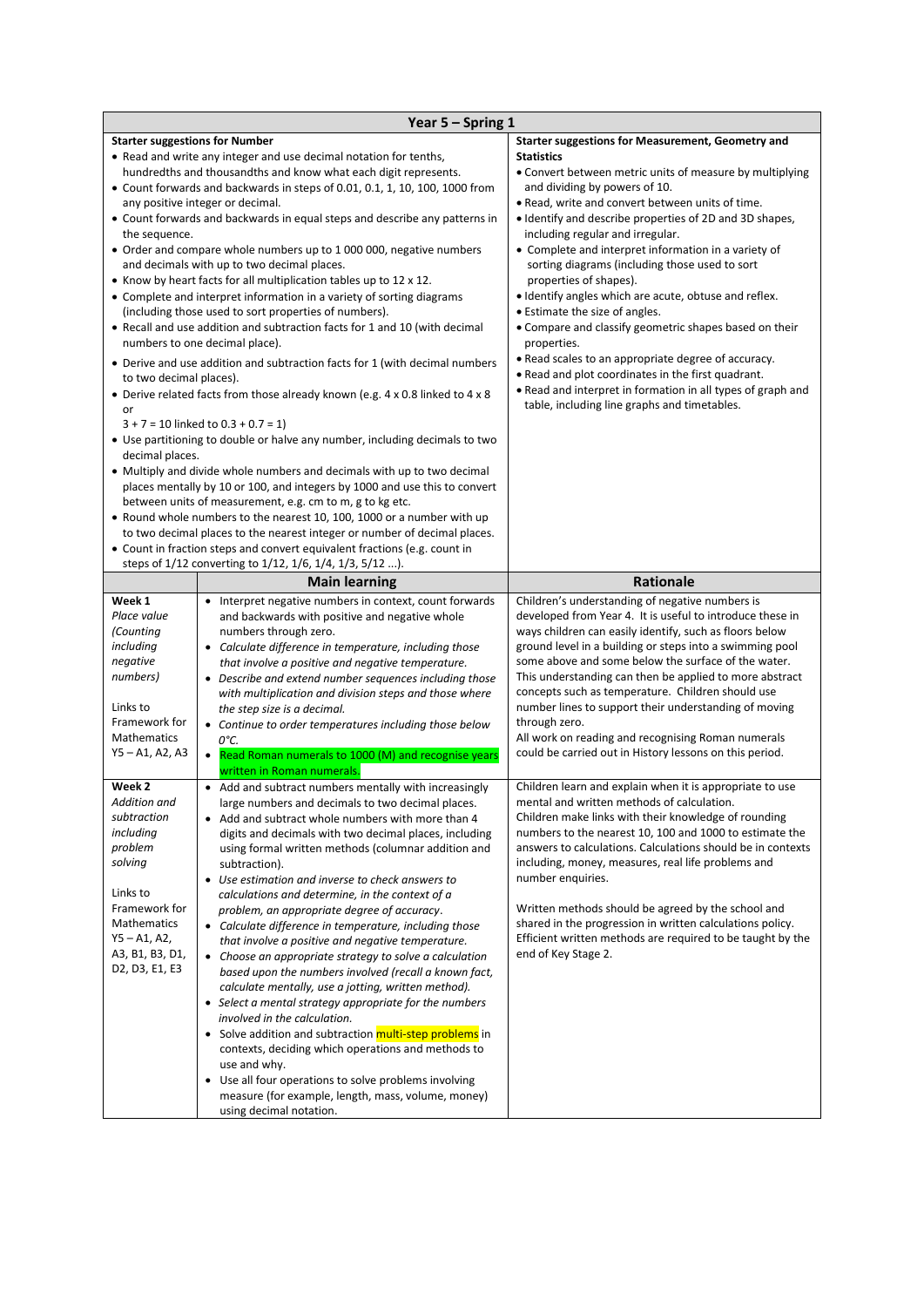|                                                                                                                                                      | <b>Main learning</b>                                                                                                                                                                                                                                                                                                                                                                                                                                                                                                                                                                                                                                                                                                                                                                                                                                                                                  | Rationale                                                                                                                                                                                                                                                                                                                                                                                                                                                                                                                                                                                                                                                                                                                                                                                                                       |
|------------------------------------------------------------------------------------------------------------------------------------------------------|-------------------------------------------------------------------------------------------------------------------------------------------------------------------------------------------------------------------------------------------------------------------------------------------------------------------------------------------------------------------------------------------------------------------------------------------------------------------------------------------------------------------------------------------------------------------------------------------------------------------------------------------------------------------------------------------------------------------------------------------------------------------------------------------------------------------------------------------------------------------------------------------------------|---------------------------------------------------------------------------------------------------------------------------------------------------------------------------------------------------------------------------------------------------------------------------------------------------------------------------------------------------------------------------------------------------------------------------------------------------------------------------------------------------------------------------------------------------------------------------------------------------------------------------------------------------------------------------------------------------------------------------------------------------------------------------------------------------------------------------------|
| Week 3<br>Mental and<br>written<br>multiplication<br>Links to<br>Framework for<br>Mathematics<br>$Y5 - A1, A2,$<br>A3, E1, E3                        | • Identify multiples and factors, including finding all<br>factor pairs of a number, and common factors of two<br>numbers.<br>• Multiply and divide numbers mentally drawing upon<br>known facts.<br>Multiply numbers up to 4 digits by a one- or two-digit<br>٠<br>number using a formal written method, including long<br>multiplication for two-digit numbers.<br>• Choose an appropriate strategy to solve a calculation<br>based upon the numbers involved (recall a known fact,<br>calculate mentally, use a jotting, written method).<br>• Select a mental strategy appropriate for the numbers<br>involved in the calculation.<br>• Solve problems involving multiplication including using<br>their knowledge of factors and multiples, cubes and<br>squares.<br>• Solve problems involving multiplication, including<br>scaling by simple fractions and problems involving<br>simple rates. | Children should be given a variety of calculations and<br>encouraged to select the most appropriate method for<br>finding a solution, whether that is relying on multiplication<br>facts, using a mental method or using a written method.<br>They should apply their knowledge of multiplication facts<br>up to 12 x 12 to larger numbers. When learning about<br>multiplication, children need to maintain the<br>understanding that it is repeated addition or scaling up or<br>down i.e. making an amount a number of times larger (if<br>the scale factor is a fraction then the amount will<br>decrease in size).<br>Written methods should be agreed by the school and<br>shared in the progression in written calculations policy.<br>Efficient written methods are required to be taught by the<br>end of Key Stage 2. |
| Week 4<br>Measurement<br>(length, mass<br>and capacity)<br>Links to<br>Framework for<br><b>Mathematics</b><br>$Y5 - C1, C2,$<br>C3, D1, D2, D3       | • Use, read and write standard units of length and mass<br>to a suitable degree of accuracy.<br>• Estimate (and calculate) capacity.<br>• Multiply and divide numbers and those involving<br>decimals by 10, 100 and 1000.<br>• Convert between different units of metric measure (for<br>example, kilometre and metre; centimetre and metre;<br>centimetre and millimetre; gram and kilogram; litre<br>and millilitre.)                                                                                                                                                                                                                                                                                                                                                                                                                                                                              | Children's work in Measurement should be predominantly<br>practical and purposeful. It can be linked to other areas of<br>the curriculum e.g. science, DT, PE or other real life<br>situations.<br>Pupils use their knowledge of place value and<br>multiplication and division to convert between standard<br>units.<br>Children should be taught precise definitions of terms so<br>that they are able to distinguish between mass and<br>weight. This may fit in when children learn about Earth<br>and Space or Forces in science.                                                                                                                                                                                                                                                                                          |
| Week 5<br>Geometry<br>(shape,<br>reflection and<br><i>translation</i> )<br>Links to<br>Framework for<br><b>Mathematics</b><br>Y5 - B2, D1,<br>D2, D3 | • Distinguish between regular and irregular polygons<br>based on reasoning about equal sides and angles.<br>• Describe positions on the first quadrant of a<br>coordinate grid.<br>Plot specified points and complete shapes.<br>٠<br>Identify, describe and represent the position of a<br>$\bullet$<br>shape following a reflection or translation, using the<br>appropriate language, and know that the shape has<br>not changed.                                                                                                                                                                                                                                                                                                                                                                                                                                                                  | Children should compare lengths and angles to decide if a<br>polygon is regular or irregular. They then apply this<br>knowledge (as well as other knowledge about the<br>properties of shapes) when plotting coordinates of the<br>corners of 2-D shapes in the first quadrant, and also when<br>reflecting and translating shapes. Reflection should be in<br>lines parallel to the axes.                                                                                                                                                                                                                                                                                                                                                                                                                                      |
| Week 6<br>Geometry<br>(angles)<br>Links to<br>Framework for<br>Mathematics<br>$Y6 - D2$<br>$Y5 - D2, D3$                                             | • Know angles are measured in degrees: estimate and<br>compare acute, obtuse and reflex angles<br>• Draw given angles, and measure them in degrees (°)<br>Identify angles at a point and one whole turn (total<br>$360^\circ$<br>• Identify angles at a point on a straight line and a turn<br>(total 180°)<br>• Identify other multiples of 90°                                                                                                                                                                                                                                                                                                                                                                                                                                                                                                                                                      | Building on their knowledge that an angle is a measure<br>of a turn and can be static or dynamic, pupils become<br>accurate in measuring with a protractor. They use<br>conventional markings for right angles.<br>Pupils use the term diagonal and make conjectures<br>about the angles formed between sides, and between<br>diagonals and parallel sides, and other properties of<br>quadrilaterals, for example using dynamic geometry ICT<br>tools including the ITP Fixing Points.<br>Pupils use angle sum facts and other properties to make<br>deductions about missing angles and relate these to<br>missing number problems. The ITP Calculating Angles<br>can be used for this.<br>When calculating angles around a point, children could<br>explore this when finding shapes that tessellate.                        |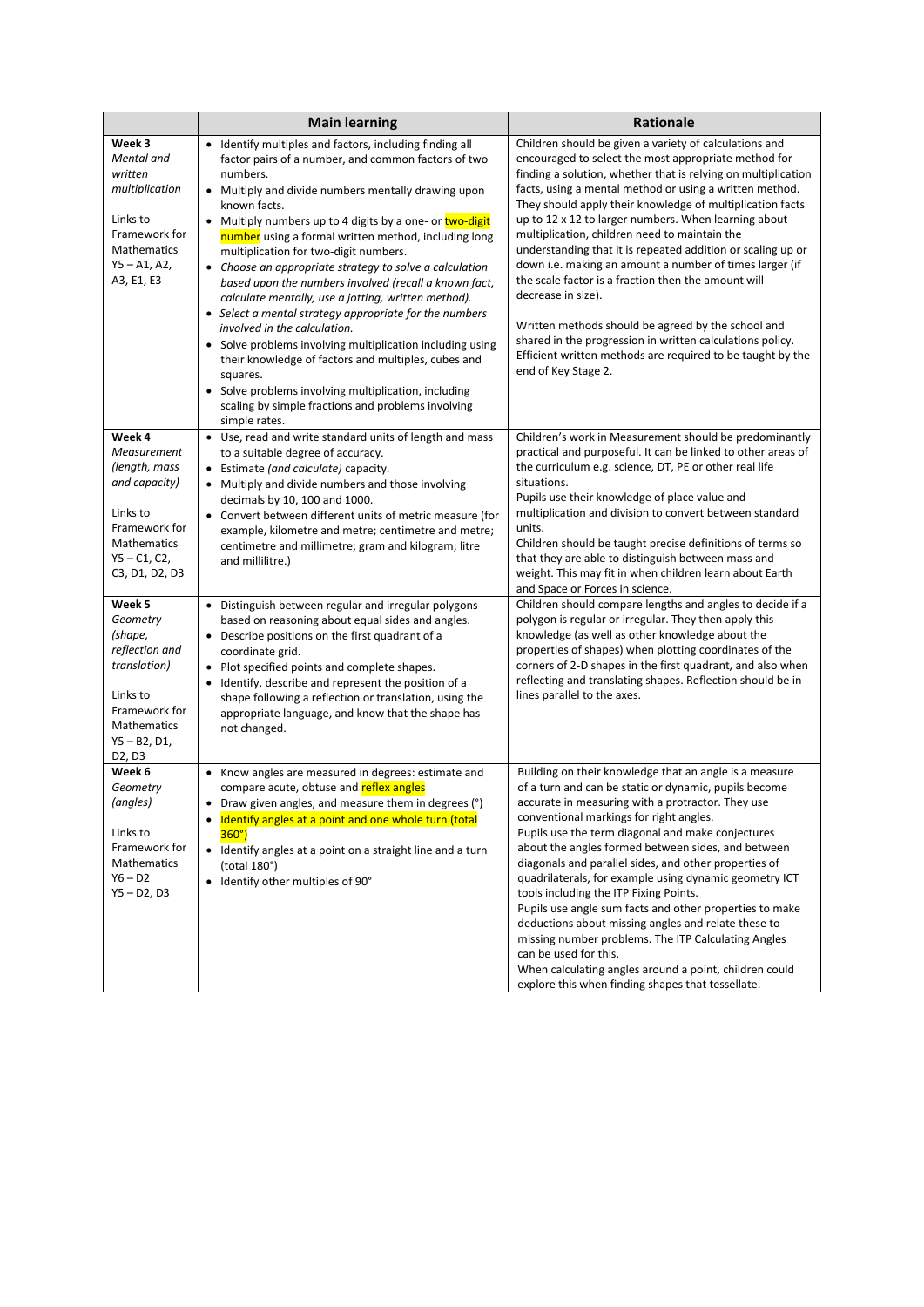|                                                                                                                     | Year 5 - Spring 2                                                                                                                                                                                                                                                                                                                                                                                                                                                                                                                                                                                                                                                                                                                                                                                                                                                                                                                                                                                                                                                                                                                                                                                                                                                                                                                                                                                                                                                                                                                           |                                                                                                                                                                                                                                                                                                                                                                                                                                                                                                                                                                                                                                                                                                                                                                                                                                                                                                                                                          |
|---------------------------------------------------------------------------------------------------------------------|---------------------------------------------------------------------------------------------------------------------------------------------------------------------------------------------------------------------------------------------------------------------------------------------------------------------------------------------------------------------------------------------------------------------------------------------------------------------------------------------------------------------------------------------------------------------------------------------------------------------------------------------------------------------------------------------------------------------------------------------------------------------------------------------------------------------------------------------------------------------------------------------------------------------------------------------------------------------------------------------------------------------------------------------------------------------------------------------------------------------------------------------------------------------------------------------------------------------------------------------------------------------------------------------------------------------------------------------------------------------------------------------------------------------------------------------------------------------------------------------------------------------------------------------|----------------------------------------------------------------------------------------------------------------------------------------------------------------------------------------------------------------------------------------------------------------------------------------------------------------------------------------------------------------------------------------------------------------------------------------------------------------------------------------------------------------------------------------------------------------------------------------------------------------------------------------------------------------------------------------------------------------------------------------------------------------------------------------------------------------------------------------------------------------------------------------------------------------------------------------------------------|
| <b>Starter suggestions for Number</b><br>the sequence.<br>to two decimal places).<br>or<br>decimal places.          | • Read and write any integer and use decimal notation for tenths,<br>hundredths and thousandths and know what each digit represents.<br>• Count forwards and backwards in steps of 0.01, 0.1, 1, 10, 100, 1000 from<br>any positive integer or decimal.<br>• Count forwards and backwards in equal steps and describe any patterns in<br>• Order and compare whole numbers up to 1 000 000, negative numbers<br>and decimals with up to two decimal places.<br>• Know by heart facts for all multiplication tables up to 12 x 12.<br>• Complete and interpret information in a variety of sorting diagrams<br>(including those used to sort properties of numbers).<br>• Recall and use addition and subtraction facts for 1 and 10 (with decimal<br>numbers to one decimal place).<br>• Derive and use addition and subtraction facts for 1 (with decimal numbers<br>• Derive related facts from those already known (e.g. 4 x 0.8 linked to 4 x 8<br>$3 + 7 = 10$ linked to $0.3 + 0.7 = 1$<br>• Use partitioning to double or halve any number, including decimals to two<br>• Multiply and divide whole numbers and decimals with up to two decimal<br>places mentally by 10 or 100, and integers by 1000 and use this to convert<br>between units of measurement, e.g. cm to m, g to kg etc.<br>• Round whole numbers to the nearest 10, 100, 1000 or a number with up<br>to two decimal places to the nearest integer or number of decimal places.<br>• Count in fraction steps and convert equivalent fractions (e.g. count in steps | Starter suggestions for Measurement, Geometry and<br><b>Statistics</b><br>• Convert between metric units of measure by multiplying<br>and dividing by powers of 10.<br>. Read, write and convert between units of time.<br>. Identify and describe properties of 2D and 3D shapes,<br>including regular and irregular.<br>• Complete and interpret information in a variety of<br>sorting diagrams (including those used to sort<br>properties of shapes).<br>. Identify angles which are acute, obtuse and reflex.<br>• Estimate the size of angles.<br>• Compare and classify geometric shapes based on their<br>properties.<br>• Read scales to an appropriate degree of accuracy.<br>. Read and plot coordinates in the first quadrant.<br>. Read and interpret in formation in all types of graph and<br>table, including line graphs and timetables.                                                                                               |
|                                                                                                                     | of 1/12 converting to 1/12, 1/6, 1/4, 1/3, 5/12 ).<br><b>Main learning</b>                                                                                                                                                                                                                                                                                                                                                                                                                                                                                                                                                                                                                                                                                                                                                                                                                                                                                                                                                                                                                                                                                                                                                                                                                                                                                                                                                                                                                                                                  | Rationale                                                                                                                                                                                                                                                                                                                                                                                                                                                                                                                                                                                                                                                                                                                                                                                                                                                                                                                                                |
| Week 1<br>Mental and<br>written division<br>Links to<br>Framework for<br>Mathematics<br>$Y5 - A1, A2,$<br>B1, E1    | • Identify multiples and factors, including finding all<br>factor pairs of a number, and common factors of two<br>numbers.<br>• Divide numbers mentally drawing upon known facts.<br>• Divide numbers up to 4 digits by a one-digit number<br>using the formal written method of short division and<br>interpret remainders appropriately for the context.<br>• Choose an appropriate strategy to solve a calculation<br>based upon the numbers involved (recall a known fact,<br>calculate mentally, use a jotting, written method).<br>• Select a mental strategy appropriate for the numbers<br>involved in the calculation.<br>• Solve problems involving addition, subtraction,<br>multiplication and division and a combination of these,<br>including understanding the meaning of the equals<br>sign.<br>• Solve problems involving multiplication and division,<br>including scaling by simple fractions and problems<br>involving simple rates.                                                                                                                                                                                                                                                                                                                                                                                                                                                                                                                                                                                   | They should use and understand the terms factor,<br>(numbers that divide exactly into another number)<br>multiple and prime, square and cube numbers.<br>They should apply their knowledge of multiplication and<br>division facts up to 12 x 12 to larger numbers. When<br>learning about division, children need to maintain the<br>understanding that it is sharing, repeated subtraction<br>(grouping) or linked to scaling down i.e. making an<br>amount a number of times smaller (if the scale factor is a<br>fraction then the amount will decrease in size).<br>Children should interpret remainders in different ways,<br>including as whole numbers, as fractions, as decimals and<br>rounding up or down appropriate to the context.<br>Written methods should be agreed by the school and<br>shared in the progression in written calculations policy.<br>Efficient written methods are required to be taught by<br>the end of Key Stage 2. |
| Week 2<br>2D and 3D<br>shape<br>including<br>sorting<br>Links to<br>Framework for<br>Mathematics<br>Y5 - B1, B2, B3 | • Distinguish between regular and irregular polygons<br>based on reasoning about equal sides and angles.<br>• Use the properties of rectangles to deduce related<br>facts and missing lengths and angles.<br>• Identify 3-D shapes, including cubes and other cuboids,<br>from 2-D representations.<br>• Compare and classify geometric shapes, including<br>quadrilaterals and triangles, based on their properties<br>and sizes.                                                                                                                                                                                                                                                                                                                                                                                                                                                                                                                                                                                                                                                                                                                                                                                                                                                                                                                                                                                                                                                                                                          | Pupils continue to classify shapes using geometrical<br>properties, extending to classifying different triangles (for<br>example, isosceles, equilateral, scalene) and<br>quadrilaterals (for example, parallelogram, rhombus, and<br>trapezium). This will include irregular shapes and shapes<br>in different orientations.<br>When children classify shapes, they should discuss the<br>properties that are the same and different and use these<br>to determine the features of a given shape.                                                                                                                                                                                                                                                                                                                                                                                                                                                       |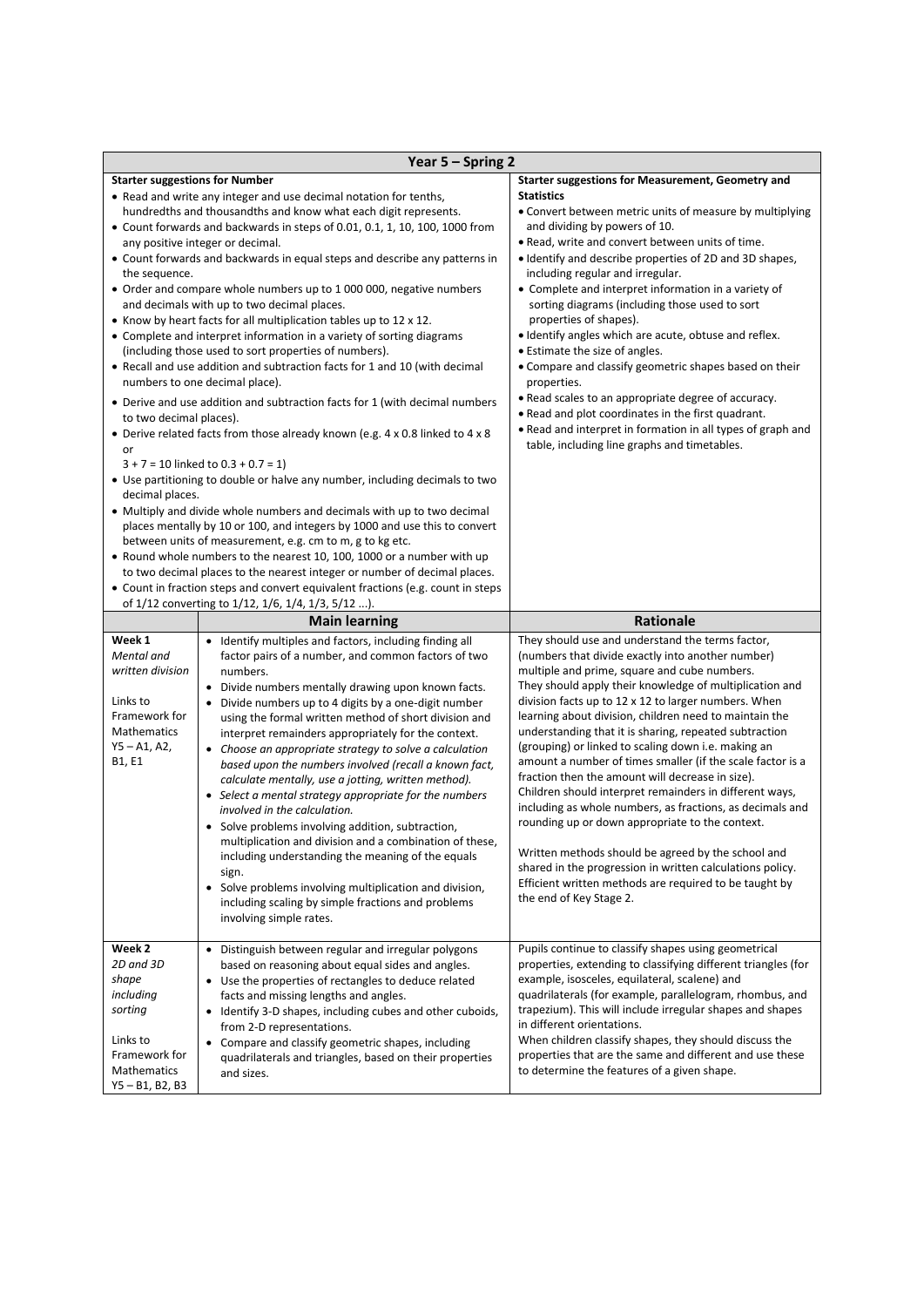| Week 3<br>Calculating<br>with fractions<br>Links to<br>Framework for<br>Mathematics<br>$Y5 - E1, E2, E3$                             | • Recognise mixed number and improper fractions and<br>convert from one form to the other.<br>• Add and subtract fractions with the same denominator<br>and denominators that are multiples of the same<br>number (using diagrams).<br>• Write mathematical statements > 1 as a mixed number,<br>e.g.<br>$\frac{2}{5} + \frac{4}{5} = \frac{6}{5} = 1\frac{1}{5}.$                                                                                                                                                                                                                                                                                                                                                                                                                                                                                              | Children build on their understanding of fractions,<br>applying their knowledge of mixed numbers and<br>equivalence to convert between forms. When adding and<br>subtracting fractions, children should be supported by<br>diagrams to see that $\frac{2}{5} + \frac{4}{5} = \frac{6}{5} = 1\frac{1}{5}$ . They should use<br>knowledge of equivalent fractions to add and subtract<br>fractions in which one denominator is a multiple of the<br>other e.g. $\frac{2}{5} + \frac{9}{10} = \frac{4}{10} + \frac{9}{10} = \frac{13}{10} = \frac{3}{10}$                                                                                                      |
|--------------------------------------------------------------------------------------------------------------------------------------|-----------------------------------------------------------------------------------------------------------------------------------------------------------------------------------------------------------------------------------------------------------------------------------------------------------------------------------------------------------------------------------------------------------------------------------------------------------------------------------------------------------------------------------------------------------------------------------------------------------------------------------------------------------------------------------------------------------------------------------------------------------------------------------------------------------------------------------------------------------------|-------------------------------------------------------------------------------------------------------------------------------------------------------------------------------------------------------------------------------------------------------------------------------------------------------------------------------------------------------------------------------------------------------------------------------------------------------------------------------------------------------------------------------------------------------------------------------------------------------------------------------------------------------------|
| Week 4<br>Measurement<br>(area and<br>volume)<br>Links to<br>Framework for<br>Mathematics<br>$Y5 - D2, D3$<br>$Y6 - D1, D3$          | • Calculate and compare the area of rectangles (including<br>squares), and including using standard units, square<br>centimetres (cm <sup>2</sup> ) and square metres (m <sup>2</sup> ) and <b>estimate</b><br>the area of irregular shapes.<br>• Understand the difference between liquid volume,<br>including capacity and solid volume.<br>• Estimate (and calculate) volume (for example, using<br>1cm <sup>3</sup> blocks to build cuboids (including cubes)).                                                                                                                                                                                                                                                                                                                                                                                             | Children's understanding of volume develops to include<br>'solid' volume and that this means the amount of space<br>occupied by a 3-D shape whereas capacity is the<br>maximum amount a container holds and if the container<br>is not full then we are considering the volume of liquid it<br>is holding. Children should learn that 1cm <sup>3</sup> is equal to 1ml.<br>Children should make links between the area of a<br>rectangle (including squares) and the volume of cuboids<br>(including cubes). They could explore how different<br>cuboids can have the same volume much like rectangles<br>with different dimensions can have the same area. |
|                                                                                                                                      | <b>Main learning</b>                                                                                                                                                                                                                                                                                                                                                                                                                                                                                                                                                                                                                                                                                                                                                                                                                                            | <b>Rationale</b>                                                                                                                                                                                                                                                                                                                                                                                                                                                                                                                                                                                                                                            |
|                                                                                                                                      |                                                                                                                                                                                                                                                                                                                                                                                                                                                                                                                                                                                                                                                                                                                                                                                                                                                                 |                                                                                                                                                                                                                                                                                                                                                                                                                                                                                                                                                                                                                                                             |
| Week 5<br>Statistics,<br>measures and<br>calculation<br>Links to<br>Framework for<br>Mathematics<br>$Y5 - A1, A2,$<br>C1, C2, C3, E1 | • Use, read and write standard units of length and mass<br>to a suitable degree of accuracy.<br>• Estimate and calculate capacity.<br>• Calculate and interpret the mode, median and range.<br>• Add and subtract numbers mentally with increasingly<br>large numbers and decimals to two decimal places.<br>• Add and subtract whole numbers with more than 4<br>digits and decimals with two decimal places, including<br>using formal written methods.<br>• Choose an appropriate strategy to solve a calculation<br>based upon the numbers involved (recall a known fact,<br>calculate mentally, use a jotting, written method).<br>• Select a mental strategy appropriate for the numbers<br>involved in the calculation.<br>• Solve addition and subtraction multi-step problems in<br>contexts, deciding which operations and methods to<br>use and why. | By placing calculation and statistics into a measures<br>context, it enables children to use and apply their skills.<br>The concepts of mode, median and range can be taught<br>through the measures or alternative data. It is important<br>that children understand that mode and median are<br>forms of average. Identifying the median will consolidate<br>children's ordering skills, and the range will support with<br>the concept of subtraction finding the difference.<br>Children's work on averages and measurement should<br>reflect their ability in other number work in place value<br>and calculation.                                     |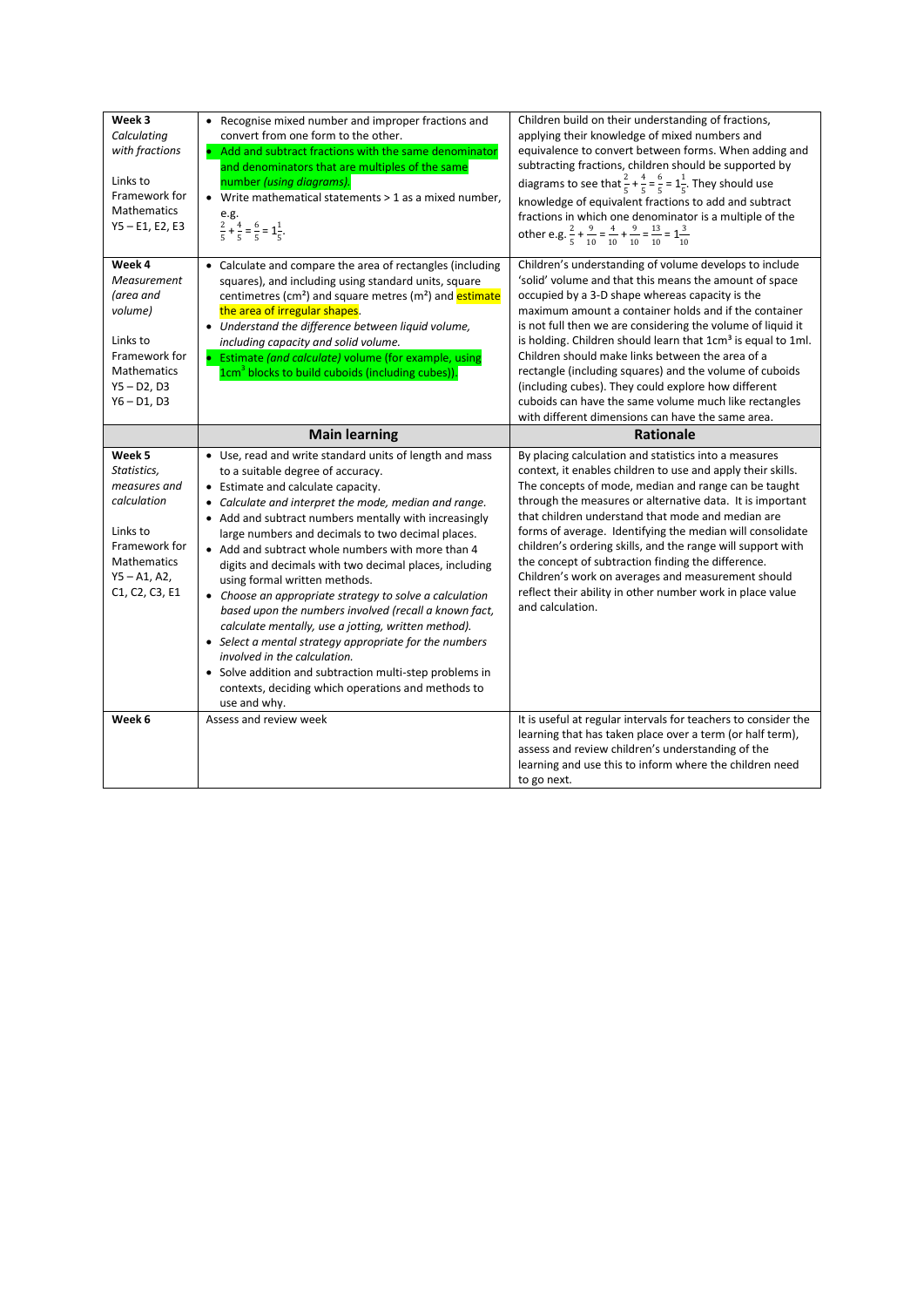|                                                                                                                       | Year 5 - Summer 1                                                                                                                                                                                                                                                                                                                                                                                                                                                                                                                                                                                                                                                                                                                                                                                                                                                                                                                                                                                                                                                                                                                                                                                                                                                                                                                                                                                                                                                                                                                                                                              |                                                                                                                                                                                                                                                                                                                                                                                                                                                                                                                                                                                                                                                                                                                                                                                                                                                                                                                                                                            |
|-----------------------------------------------------------------------------------------------------------------------|------------------------------------------------------------------------------------------------------------------------------------------------------------------------------------------------------------------------------------------------------------------------------------------------------------------------------------------------------------------------------------------------------------------------------------------------------------------------------------------------------------------------------------------------------------------------------------------------------------------------------------------------------------------------------------------------------------------------------------------------------------------------------------------------------------------------------------------------------------------------------------------------------------------------------------------------------------------------------------------------------------------------------------------------------------------------------------------------------------------------------------------------------------------------------------------------------------------------------------------------------------------------------------------------------------------------------------------------------------------------------------------------------------------------------------------------------------------------------------------------------------------------------------------------------------------------------------------------|----------------------------------------------------------------------------------------------------------------------------------------------------------------------------------------------------------------------------------------------------------------------------------------------------------------------------------------------------------------------------------------------------------------------------------------------------------------------------------------------------------------------------------------------------------------------------------------------------------------------------------------------------------------------------------------------------------------------------------------------------------------------------------------------------------------------------------------------------------------------------------------------------------------------------------------------------------------------------|
| in the sequence.<br>or<br>two decimal places.<br>places.                                                              | <b>Starter suggestions for Number</b><br>• Read and write any integer and use decimal notation for tenths,<br>hundredths and thousandths and know what each digit represents.<br>• Count forwards and backwards in steps of 0.01, 0.1, 1, 10, 100, and 1000<br>from any positive integer or decimal.<br>• Count forwards and backwards in equal steps and describe any patterns<br>• Order and compare whole numbers up to 1 000 000, negative numbers<br>and decimals with up to two decimal places.<br>• Know by heart facts for all multiplication tables up to 12 x 12.<br>• Complete and interpret information in a variety of sorting diagrams<br>(including those used to sort properties of numbers).<br>• Recall and use addition and subtraction facts for 1 and 10 (with decimal<br>numbers to one decimal place).<br>• Derive and use addition and subtraction facts for 1 (with decimal<br>numbers to two decimal places).<br>• Derive related facts from those already known (e.g. 4 x 0.8 linked to 4 x 8<br>$3 + 7 = 10$ linked to $0.3 + 0.7 = 1$<br>• Use partitioning to double or halve any number, including decimals to<br>• Multiply and divide whole numbers and decimals with up to two decimal<br>places mentally by 10 or 100, and integers by 1000 and use this to<br>convert between units of measurement, e.g. cm to m, g to kg etc.<br>• Round whole numbers to the nearest 10, 100, 1000 or a number with up<br>to two decimal places to the nearest integer or number of decimal<br>• Count in fraction steps and convert equivalent fractions (e.g. count in | Starter suggestions for Measurement, Geometry and<br><b>Statistics</b><br>• Convert between metric units of measure by multiplying<br>and dividing by powers of 10.<br>• Know approximate metric and common imperial<br>equivalences.<br>. Read, write and convert between units of time.<br>• Identify and describe properties of 2D and 3D shapes,<br>including regular and irregular.<br>• Complete and interpret information in a variety of<br>sorting diagrams (including those used to sort properties<br>of shapes).<br>• Identify angles which are acute, obtuse and reflex.<br>• Estimate the size of angles.<br>• Calculate missing angles around a point.<br>• Compare and classify geometric shapes based on their<br>properties.<br>• Read scales to an appropriate degree of accuracy.<br>. Read and plot coordinates in the first quadrant.<br>• Read and interpret in formation in all types of graph and<br>table, including line graphs and timetables. |
|                                                                                                                       | steps of 1/12 converting to 1/12, 1/6, 1/4, 1/3, 5/12 ).                                                                                                                                                                                                                                                                                                                                                                                                                                                                                                                                                                                                                                                                                                                                                                                                                                                                                                                                                                                                                                                                                                                                                                                                                                                                                                                                                                                                                                                                                                                                       |                                                                                                                                                                                                                                                                                                                                                                                                                                                                                                                                                                                                                                                                                                                                                                                                                                                                                                                                                                            |
|                                                                                                                       | <b>Main learning</b>                                                                                                                                                                                                                                                                                                                                                                                                                                                                                                                                                                                                                                                                                                                                                                                                                                                                                                                                                                                                                                                                                                                                                                                                                                                                                                                                                                                                                                                                                                                                                                           | Rationale                                                                                                                                                                                                                                                                                                                                                                                                                                                                                                                                                                                                                                                                                                                                                                                                                                                                                                                                                                  |
| Week 1<br>Place value<br>including<br>decimals<br>Links to<br>Framework<br>for<br>Mathematics<br>$Y5 - A1, A2,$<br>A3 | • Identify, represent and estimate numbers using the<br>number line.<br>• Read, write, order and compare numbers to at least 1<br>000 000 and determine the value of each digit.<br>• Identify the value of each digit to three decimal places.<br>• Read, write, order and compare numbers with up to<br>three decimal places.<br>• Count forwards or backwards in steps of powers of 10<br>for any given number up to 1 000 000.<br>• Count forwards and backwards in decimal steps.<br>• Describe and extend number sequences including those<br>with multiplication and division steps and those where<br>the step size is a decimal.<br>Round any number up to 1 000 000 to the nearest 10,<br>100, 1000,<br>10 000 and 100 000.<br>• Round decimals with two decimal places to the nearest<br>whole number and to one decimal place.<br>• Solve number problems and practical problems that<br>involve all of the above.<br>• Find 0.01, 0.1, 1, 10, 100, 1000 and other powers of 10<br>more or less than a given number than a given number.                                                                                                                                                                                                                                                                                                                                                                                                                                                                                                                                           | Pupils identify the place value in large whole numbers.<br>They continue to use number in context, including<br>measurement. Pupils extend and apply their<br>understanding of the number system to the decimal<br>numbers and fractions that they have met so far.<br>They should recognise and describe linear number<br>sequences, including those involving fractions and<br>decimals, and find the term-to-term rule.<br>They should recognise and describe linear number<br>sequences (for example, 3, 3 $\frac{1}{2}$ , 4, 4 $\frac{1}{2}$ ), including those<br>involving fractions and decimals, and find the term-to-<br>term rule in words (for example, add $\frac{1}{2}$ ).<br>All place value work should be presented in contexts such<br>as measurement, statistics or other real life scenarios.                                                                                                                                                          |
| Week 2<br>Fractions<br>Links to<br>Framework<br>for<br>Mathematics<br>$Y5 - E1, E2,$<br>E3                            | • Recognise mixed numbers and improper fractions and<br>convert from one form to another.<br>• Compare and order fractions whose denominators are<br>all multiples of the same number (including on a number<br>line).<br>• Identify, name and write equivalent fractions of a given<br>fraction, represented visually, including tenths and<br>hundredths.<br>• Add and subtract fractions with the same denominator<br>and denominators that are multiples of the same<br>number (using diagrams).                                                                                                                                                                                                                                                                                                                                                                                                                                                                                                                                                                                                                                                                                                                                                                                                                                                                                                                                                                                                                                                                                           | Children consolidate their understanding of fractions<br>through identifying, writing, comparing, ordering and<br>calculating equivalent fractions, all supported through<br>practical and visual approaches.<br>Children's calculating with fractions involves addition and<br>subtraction and continues to develop to include<br>multiplying proper fractions by whole numbers e.g. $\frac{2}{5}$ x 7.<br>All of the calculating with fractions should be supported<br>through practical and pictorial methods.                                                                                                                                                                                                                                                                                                                                                                                                                                                          |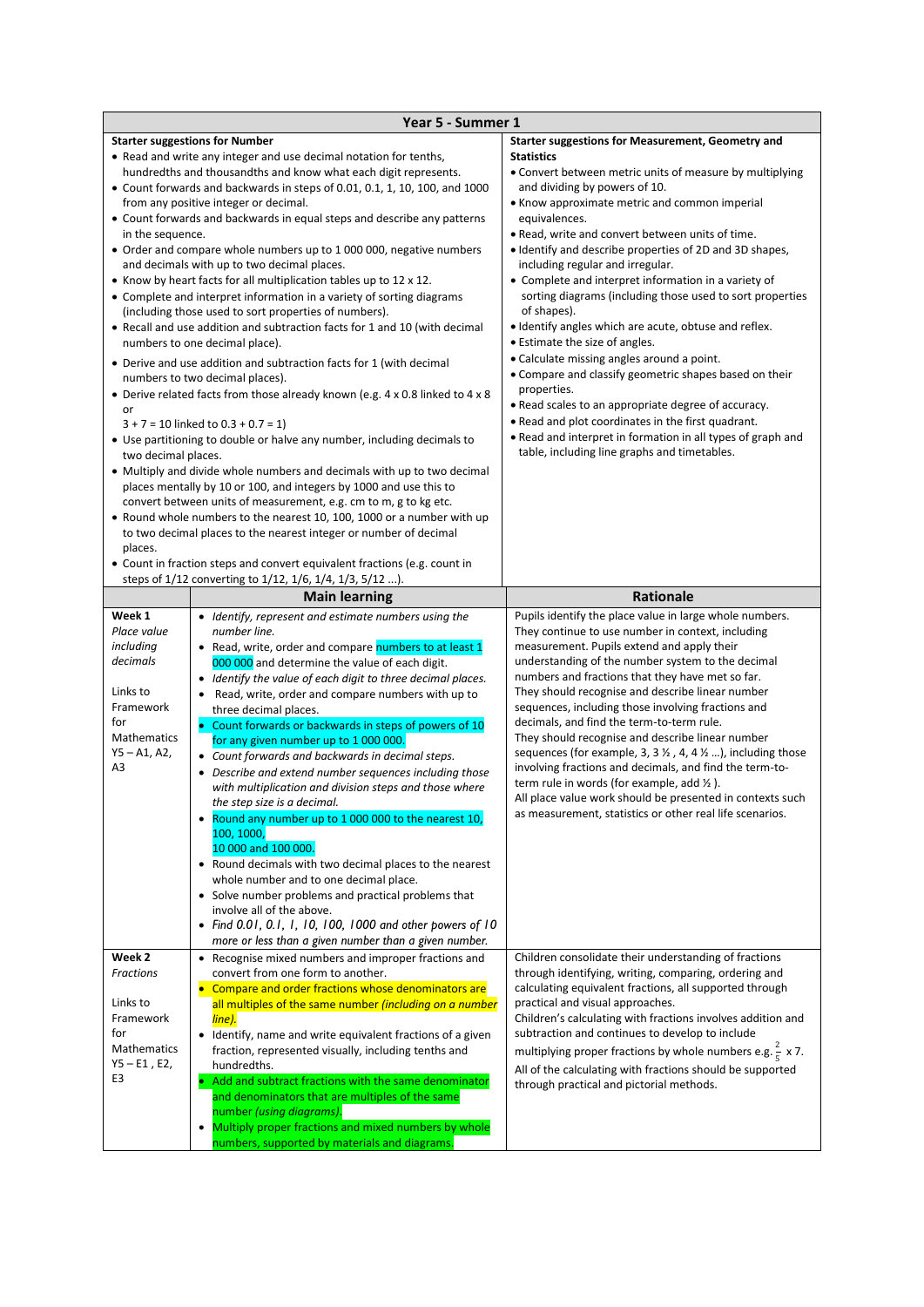| Week 3<br><b>Measures</b><br>(time and<br>converting<br>units) and<br>statistics<br>Links to<br>Framework<br>for<br>Mathematics<br>$Y5 - C1, C2,$<br>C3, D1, D3<br>$Y6 - D1, D3$ | • Continue to read, write and convert time between<br>analogue and digital 12 and 24-hour clocks.<br>• Complete, read and interpret information in tables,<br>including timetables.<br>• Solve problems involving converting between units of<br>time.<br>• Understand and use approximate equivalences between<br>metric and common imperial units such as pints.<br>• Solve comparison, sum and difference problems using<br>information presented in all types of graph including a<br>line graph.                                                                                                                                                                                                                                                                                                                                                        | Pupils use all four operations in problems involving time,<br>including conversions (for example, days to weeks,<br>expressing the answer as weeks and days). They use their<br>knowledge of the 7x table to convert days to weeks, and<br>apply this in different contexts.<br>Children could use their work in science or PE (athletics) to<br>generate times to use in maths lessons.<br>Children apply their knowledge of calculation in the<br>context of statistics, using all types of graph. They use line<br>graphs as a way of converting between metric and<br>imperial units and then use these line graphs to solve<br>problems relating to metric and everyday imperial units.                                                                                                                                                                                                     |
|----------------------------------------------------------------------------------------------------------------------------------------------------------------------------------|--------------------------------------------------------------------------------------------------------------------------------------------------------------------------------------------------------------------------------------------------------------------------------------------------------------------------------------------------------------------------------------------------------------------------------------------------------------------------------------------------------------------------------------------------------------------------------------------------------------------------------------------------------------------------------------------------------------------------------------------------------------------------------------------------------------------------------------------------------------|--------------------------------------------------------------------------------------------------------------------------------------------------------------------------------------------------------------------------------------------------------------------------------------------------------------------------------------------------------------------------------------------------------------------------------------------------------------------------------------------------------------------------------------------------------------------------------------------------------------------------------------------------------------------------------------------------------------------------------------------------------------------------------------------------------------------------------------------------------------------------------------------------|
|                                                                                                                                                                                  | <b>Main learning</b>                                                                                                                                                                                                                                                                                                                                                                                                                                                                                                                                                                                                                                                                                                                                                                                                                                         | Rationale                                                                                                                                                                                                                                                                                                                                                                                                                                                                                                                                                                                                                                                                                                                                                                                                                                                                                        |
| Week 4<br>Geometry<br>Links to<br>Framework<br>for<br>Mathematics<br>$Y5 - B1, B2,$<br>B3, D1, D2,<br>D <sub>3</sub>                                                             | • Distinguish between regular and irregular polygons<br>based on reasoning about equal sides and angles.<br>• Use the properties of rectangles to deduce related facts<br>and missing lengths and angles.<br>• Identify 3-D shapes, including cubes and other cuboids,<br>from 2-D representations.<br>• Compare and classify geometric shapes, including<br>quadrilaterals and triangles, based on their properties<br>and sizes.<br>• Distinguish between regular and irregular polygons<br>based on reasoning about equal sides and angles.<br>• Describe positions on the first quadrant of a coordinate<br>grid.<br>• Plot specified points and complete shapes.<br>• Identify, describe and represent the position of a shape<br>following a reflection or translation, using the<br>appropriate language, and know that the shape has not<br>changed. | Pupils continue to classify shapes using geometrical<br>properties, extending to classifying different triangles (for<br>example, isosceles, equilateral, scalene) and quadrilaterals<br>(for example, parallelogram, rhombus, and trapezium).<br>This will include irregular shapes and shapes in different<br>orientations.<br>When children classify shapes, they should discuss the<br>properties that are the same and different and use these<br>to determine the features of a given shape.<br>Children should compare lengths and angles to decide if a<br>polygon is regular or irregular. They then apply this<br>knowledge (as well as other knowledge about the<br>properties of shapes) when plotting coordinates of the<br>corners of 2-D shapes in the first quadrant, and also when<br>reflecting and translating shapes. Reflection should be in<br>lines parallel to the axes. |
| Week 5<br>Addition and<br>subtraction<br>Links to<br>Framework<br>for<br>Mathematics<br>$Y6 - A2, A3,$<br>D1, D2, D3,<br>E1, E3<br>Y5 - A3, D2,<br>D3, E1, E3                    | • Add and subtract whole numbers with more than 4<br>digits and decimals with two decimal places, including<br>using formal written methods (columnar addition and<br>subtraction)<br>• Add and subtract numbers mentally with increasingly<br>large numbers and decimals to two decimal places.<br>Choose an appropriate strategy to solve a calculation<br>based upon the numbers involved (recall a known fact,<br>calculate mentally, use a jotting, written method).<br>• Select a mental strategy appropriate for the numbers<br>involved in the calculation.<br>• Use estimation and inverse to check answers to<br>calculations and determine, in the context of a problem,<br>an appropriate degree of accuracy.<br>• Solve addition and subtraction multi-step problems in<br>contexts, deciding which operations and methods to use<br>and why.   | Children learn when it is appropriate to use mental and<br>written methods of calculation.<br>Children make links with their knowledge of rounding<br>numbers to the nearest 10, 100 and 1000 to estimate the<br>answers to calculations. Calculations should be in contexts<br>including, money, measures, real life problems and<br>number enquiries.<br>Written methods should be agreed by the school and<br>shared in the progression in written calculations policy.<br>Efficient written methods are required to be taught by the<br>end of Key Stage 2.                                                                                                                                                                                                                                                                                                                                  |
| Week 6<br>Multiplication<br>and division<br>Links to<br>Framework<br>for<br>Mathematics<br>$Y5 - A3, D2,$<br>D3, E1, E2, E3                                                      | • Divide numbers up to 4 digits by a one-digit number<br>using the formal written method of short division and<br>interpret remainders appropriately for the context.<br>• Multiply and divide whole numbers and those involving<br>decimals by 10, 100 and 1000<br>• Recognise and use square numbers and cube numbers,<br>and the notation for squared $(2)$ and cubed $(3)$<br>• Choose an appropriate strategy to solve a calculation<br>based upon the numbers involved (recall a known fact,<br>calculate mentally, use a jotting, written method).<br>• Select a mental strategy appropriate for the numbers<br>involved in the calculation.<br>• Solve problems involving multiplication and division,<br>including scaling by simple fractions and problems<br>involving simple rates.                                                              | They should apply their knowledge of multiplication and<br>division facts up to 12 x 12 to larger numbers. Children<br>need to understand what multiplication and division are<br>and how they apply in real life situations, including scaling<br>up and down.<br>Children should interpret remainders in different ways,<br>including as whole numbers, as fractions, as decimals and<br>rounding up or down appropriate to the context.<br>Written methods should be agreed by the school and<br>shared in the progression in written calculations policy.<br>Efficient written methods are required to be taught by the<br>end of Key Stage 2.                                                                                                                                                                                                                                               |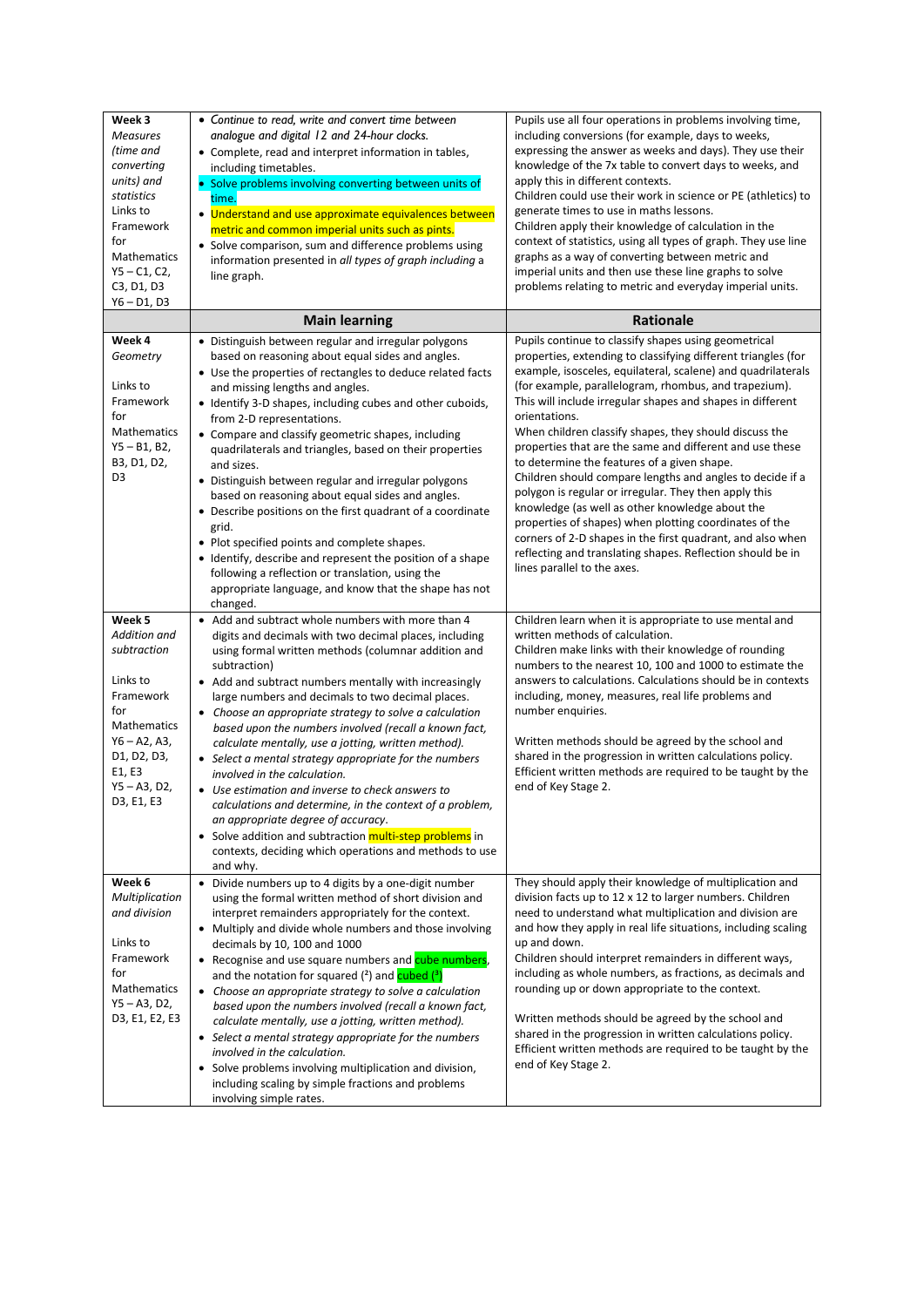| <b>Starter suggestions for Number</b><br>Starter suggestions for Measurement, Geometry and<br>• Read and write any integer and use decimal notation for tenths,<br><b>Statistics</b><br>hundredths and thousandths and know what each digit represents.<br>• Convert between metric units of measure by<br>multiplying and dividing by powers of 10.<br>• Count forwards and backwards in steps of 0.01, 0.1, 1, 10, 100, 1000 from<br>• Know approximate metric and common imperial<br>any positive integer or decimal.<br>• Count forwards and backwards in equal steps and describe any patterns in<br>equivalences.<br>• Read, write and convert between units of time.<br>the sequence.<br>• Order and compare whole numbers up to 1 000 000, negative numbers and<br>• Identify and describe properties of 2D and 3D shapes,<br>decimals with up to two decimal places.<br>including regular and irregular.<br>• Know by heart facts for all multiplication tables up to 12 x 12.<br>• Complete and interpret information in a variety of<br>sorting diagrams (including those used to sort<br>• Complete and interpret information in a variety of sorting diagrams<br>properties of shapes).<br>(including those used to sort properties of numbers).<br>. Identify angles which are acute, obtuse and reflex.<br>• Recall and use addition and subtraction facts for 1 and 10 (with decimal<br>• Estimate the size of angles.<br>numbers to one decimal place).<br>• Calculate missing angles around a point.<br>• Derive and use addition and subtraction facts for 1 (with decimal numbers<br>• Compare and classify geometric shapes based on their<br>to two decimal places).<br>properties.<br>• Derive related facts from those already known (e.g. 4 x 0.8 linked to 4 x 8<br>• Read scales to an appropriate degree of accuracy.<br>or<br>. Read and plot coordinates in the first quadrant.<br>$3 + 7 = 10$ linked to $0.3 + 0.7 = 1$<br>• Read and interpret in formation in all types of graph<br>• Use partitioning to double or halve any number, including decimals to two<br>and table, including line graphs and timetables.<br>decimal places.<br>• Multiply and divide whole numbers and decimals with up to two decimal<br>places mentally by 10 or 100, and integers by 1000 and use this to convert<br>between units of measurement, e.g. cm to m, g to kg etc.<br>• Round whole numbers to the nearest 10, 100, 1000 or a number with up to<br>two decimal places to the nearest integer or number of decimal places.<br>• Count in fraction steps and convert equivalent fractions (e.g. count in steps<br>of 1/12 converting to 1/12, 1/6, 1/4, 1/3, 5/12 ).<br>Rationale<br><b>Main learning</b><br>Week 1<br>Pupils identify the place value in large whole numbers<br>• Read, write, order and compare numbers to at least 1<br>Place value<br>which includes the position of numbers within the<br>000 000 and determine the value of each digit.<br>number system.<br>Count forwards or backwards in steps of powers of 10<br>Links to<br>They continue to use number in context, including<br>for any given number up to 1 000 000.<br>Framework for<br>measurement. Pupils extend and apply their<br>• Describe and extend number sequences including<br>understanding of the number system to the decimal<br>Mathematics<br>those with multiplication and division steps and those<br>$Y5 - A1, A2, A3,$<br>numbers and fractions that they have met so far.<br>where the step size is a decimal.<br>D1, D2, D3, E1,<br>They should recognise and describe linear number<br>• Interpret negative numbers in context, count forwards<br>sequences, including those involving fractions, decimals<br>E3<br>and backwards with positive and negative whole<br>and negative numbers and find the term-to-term rule.<br>numbers, including through zero.<br>They should recognise and describe linear number<br>Continue to order temperatures including those below<br>sequences (a sequence in which the steps are equal)<br>0°С.<br>including those involving fractions and decimals, and find<br>Round any number up to 1 000 000 to the nearest 10,<br>the term-to-term rule in words (for example, subtract $1\frac{1}{2}$<br>100, 1000, 10 000 and 100 000.<br>• Solve number problems and practical problems that<br>$\mathcal{L}$<br>involve all of the above.<br>Place value work should be carried out in a variety of<br>contexts including measurement, statistics and real life.<br>Week 2<br>• Add and subtract whole numbers with more than 4<br>Ensure children are given opportunities to make<br>decisions when problem solving. These decisions will be<br>Written<br>digits and decimals with two decimal places, including<br>calculations<br>based on the children's conceptual understanding of the<br>using formal written methods (columnar addition and<br>four operations and may include contextual or<br>including<br>subtraction)<br>problem solving.<br>vocabulary clues.<br>Multiply numbers up to 4 digits by a one- or two-digit<br>$\bullet$<br>Children should learn which would be the most efficient<br>number using a formal written method, including long<br>way to carry out a calculation, choosing mental or written<br>Links to<br>multiplication for two-digit numbers.<br>methods, depending on the size of the numbers involved.<br>Framework for<br>Divide numbers up to 4 digits by a one-digit number<br>Written methods should be agreed by the school and<br>Mathematics<br>using the formal written method of short division and<br>Y 6 - A2, A3, D1,<br>shared in the progression in written calculations policy.<br>interpret remainders appropriately for the context.<br>Efficient written methods are required to be taught by<br>D2, D3, E1, E3<br>Choose an appropriate strategy to solve a calculation<br>Y5 - A1, A2, A3,<br>the end of Key Stage 2.<br>based upon the numbers involved (recall a known fact,<br>B1, B3, D1, D2,<br>calculate mentally, use a jotting, written method).<br>D3<br>Use estimation and inverse to check answers to<br>calculations and determine, in the context of a<br>problem, an appropriate degree of accuracy.<br>Solve problems involving addition, subtraction,<br>multiplication and division and a combination of | Year 5 - Summer 2 |  |
|--------------------------------------------------------------------------------------------------------------------------------------------------------------------------------------------------------------------------------------------------------------------------------------------------------------------------------------------------------------------------------------------------------------------------------------------------------------------------------------------------------------------------------------------------------------------------------------------------------------------------------------------------------------------------------------------------------------------------------------------------------------------------------------------------------------------------------------------------------------------------------------------------------------------------------------------------------------------------------------------------------------------------------------------------------------------------------------------------------------------------------------------------------------------------------------------------------------------------------------------------------------------------------------------------------------------------------------------------------------------------------------------------------------------------------------------------------------------------------------------------------------------------------------------------------------------------------------------------------------------------------------------------------------------------------------------------------------------------------------------------------------------------------------------------------------------------------------------------------------------------------------------------------------------------------------------------------------------------------------------------------------------------------------------------------------------------------------------------------------------------------------------------------------------------------------------------------------------------------------------------------------------------------------------------------------------------------------------------------------------------------------------------------------------------------------------------------------------------------------------------------------------------------------------------------------------------------------------------------------------------------------------------------------------------------------------------------------------------------------------------------------------------------------------------------------------------------------------------------------------------------------------------------------------------------------------------------------------------------------------------------------------------------------------------------------------------------------------------------------------------------------------------------------------------------------------------------------------------------------------------------------------------------------------------------------------------------------------------------------------------------------------------------------------------------------------------------------------------------------------------------------------------------------------------------------------------------------------------------------------------------------------------------------------------------------------------------------------------------------------------------------------------------------------------------------------------------------------------------------------------------------------------------------------------------------------------------------------------------------------------------------------------------------------------------------------------------------------------------------------------------------------------------------------------------------------------------------------------------------------------------------------------------------------------------------------------------------------------------------------------------------------------------------------------------------------------------------------------------------------------------------------------------------------------------------------------------------------------------------------------------------------------------------------------------------------------------------------------------------------------------------------------------------------------------------------------------------------------------------------------------------------------------------------------------------------------------------------------------------------------------------------------------------------------------------------------------------------------------------------------------------------------------------------------------------------------------------------------------------------------------------------------------------------------------------------------------------------------------------------------------------------------------------------------------------------------------------------------------------------------------------------------------------------------------------------------------------------------------------------------------------------------------------------------------------------------------------------------------------------------------------------------------------------------------------------------------------------------------------------------------------------------------------------------------------------------------------------------------------------------------------------------------------------------------------------------------------------------------------------------------------------------------------------------------------------------------------------------------------------------------------------------------------------------------------------------------------------------------------|-------------------|--|
|                                                                                                                                                                                                                                                                                                                                                                                                                                                                                                                                                                                                                                                                                                                                                                                                                                                                                                                                                                                                                                                                                                                                                                                                                                                                                                                                                                                                                                                                                                                                                                                                                                                                                                                                                                                                                                                                                                                                                                                                                                                                                                                                                                                                                                                                                                                                                                                                                                                                                                                                                                                                                                                                                                                                                                                                                                                                                                                                                                                                                                                                                                                                                                                                                                                                                                                                                                                                                                                                                                                                                                                                                                                                                                                                                                                                                                                                                                                                                                                                                                                                                                                                                                                                                                                                                                                                                                                                                                                                                                                                                                                                                                                                                                                                                                                                                                                                                                                                                                                                                                                                                                                                                                                                                                                                                                                                                                                                                                                                                                                                                                                                                                                                                                                                                                                                                                                                                                                                                                                                                                                                                                                                                                                                                                                                                                                                                              |                   |  |
|                                                                                                                                                                                                                                                                                                                                                                                                                                                                                                                                                                                                                                                                                                                                                                                                                                                                                                                                                                                                                                                                                                                                                                                                                                                                                                                                                                                                                                                                                                                                                                                                                                                                                                                                                                                                                                                                                                                                                                                                                                                                                                                                                                                                                                                                                                                                                                                                                                                                                                                                                                                                                                                                                                                                                                                                                                                                                                                                                                                                                                                                                                                                                                                                                                                                                                                                                                                                                                                                                                                                                                                                                                                                                                                                                                                                                                                                                                                                                                                                                                                                                                                                                                                                                                                                                                                                                                                                                                                                                                                                                                                                                                                                                                                                                                                                                                                                                                                                                                                                                                                                                                                                                                                                                                                                                                                                                                                                                                                                                                                                                                                                                                                                                                                                                                                                                                                                                                                                                                                                                                                                                                                                                                                                                                                                                                                                                              |                   |  |
|                                                                                                                                                                                                                                                                                                                                                                                                                                                                                                                                                                                                                                                                                                                                                                                                                                                                                                                                                                                                                                                                                                                                                                                                                                                                                                                                                                                                                                                                                                                                                                                                                                                                                                                                                                                                                                                                                                                                                                                                                                                                                                                                                                                                                                                                                                                                                                                                                                                                                                                                                                                                                                                                                                                                                                                                                                                                                                                                                                                                                                                                                                                                                                                                                                                                                                                                                                                                                                                                                                                                                                                                                                                                                                                                                                                                                                                                                                                                                                                                                                                                                                                                                                                                                                                                                                                                                                                                                                                                                                                                                                                                                                                                                                                                                                                                                                                                                                                                                                                                                                                                                                                                                                                                                                                                                                                                                                                                                                                                                                                                                                                                                                                                                                                                                                                                                                                                                                                                                                                                                                                                                                                                                                                                                                                                                                                                                              |                   |  |
|                                                                                                                                                                                                                                                                                                                                                                                                                                                                                                                                                                                                                                                                                                                                                                                                                                                                                                                                                                                                                                                                                                                                                                                                                                                                                                                                                                                                                                                                                                                                                                                                                                                                                                                                                                                                                                                                                                                                                                                                                                                                                                                                                                                                                                                                                                                                                                                                                                                                                                                                                                                                                                                                                                                                                                                                                                                                                                                                                                                                                                                                                                                                                                                                                                                                                                                                                                                                                                                                                                                                                                                                                                                                                                                                                                                                                                                                                                                                                                                                                                                                                                                                                                                                                                                                                                                                                                                                                                                                                                                                                                                                                                                                                                                                                                                                                                                                                                                                                                                                                                                                                                                                                                                                                                                                                                                                                                                                                                                                                                                                                                                                                                                                                                                                                                                                                                                                                                                                                                                                                                                                                                                                                                                                                                                                                                                                                              |                   |  |
|                                                                                                                                                                                                                                                                                                                                                                                                                                                                                                                                                                                                                                                                                                                                                                                                                                                                                                                                                                                                                                                                                                                                                                                                                                                                                                                                                                                                                                                                                                                                                                                                                                                                                                                                                                                                                                                                                                                                                                                                                                                                                                                                                                                                                                                                                                                                                                                                                                                                                                                                                                                                                                                                                                                                                                                                                                                                                                                                                                                                                                                                                                                                                                                                                                                                                                                                                                                                                                                                                                                                                                                                                                                                                                                                                                                                                                                                                                                                                                                                                                                                                                                                                                                                                                                                                                                                                                                                                                                                                                                                                                                                                                                                                                                                                                                                                                                                                                                                                                                                                                                                                                                                                                                                                                                                                                                                                                                                                                                                                                                                                                                                                                                                                                                                                                                                                                                                                                                                                                                                                                                                                                                                                                                                                                                                                                                                                              |                   |  |
|                                                                                                                                                                                                                                                                                                                                                                                                                                                                                                                                                                                                                                                                                                                                                                                                                                                                                                                                                                                                                                                                                                                                                                                                                                                                                                                                                                                                                                                                                                                                                                                                                                                                                                                                                                                                                                                                                                                                                                                                                                                                                                                                                                                                                                                                                                                                                                                                                                                                                                                                                                                                                                                                                                                                                                                                                                                                                                                                                                                                                                                                                                                                                                                                                                                                                                                                                                                                                                                                                                                                                                                                                                                                                                                                                                                                                                                                                                                                                                                                                                                                                                                                                                                                                                                                                                                                                                                                                                                                                                                                                                                                                                                                                                                                                                                                                                                                                                                                                                                                                                                                                                                                                                                                                                                                                                                                                                                                                                                                                                                                                                                                                                                                                                                                                                                                                                                                                                                                                                                                                                                                                                                                                                                                                                                                                                                                                              |                   |  |
|                                                                                                                                                                                                                                                                                                                                                                                                                                                                                                                                                                                                                                                                                                                                                                                                                                                                                                                                                                                                                                                                                                                                                                                                                                                                                                                                                                                                                                                                                                                                                                                                                                                                                                                                                                                                                                                                                                                                                                                                                                                                                                                                                                                                                                                                                                                                                                                                                                                                                                                                                                                                                                                                                                                                                                                                                                                                                                                                                                                                                                                                                                                                                                                                                                                                                                                                                                                                                                                                                                                                                                                                                                                                                                                                                                                                                                                                                                                                                                                                                                                                                                                                                                                                                                                                                                                                                                                                                                                                                                                                                                                                                                                                                                                                                                                                                                                                                                                                                                                                                                                                                                                                                                                                                                                                                                                                                                                                                                                                                                                                                                                                                                                                                                                                                                                                                                                                                                                                                                                                                                                                                                                                                                                                                                                                                                                                                              |                   |  |
|                                                                                                                                                                                                                                                                                                                                                                                                                                                                                                                                                                                                                                                                                                                                                                                                                                                                                                                                                                                                                                                                                                                                                                                                                                                                                                                                                                                                                                                                                                                                                                                                                                                                                                                                                                                                                                                                                                                                                                                                                                                                                                                                                                                                                                                                                                                                                                                                                                                                                                                                                                                                                                                                                                                                                                                                                                                                                                                                                                                                                                                                                                                                                                                                                                                                                                                                                                                                                                                                                                                                                                                                                                                                                                                                                                                                                                                                                                                                                                                                                                                                                                                                                                                                                                                                                                                                                                                                                                                                                                                                                                                                                                                                                                                                                                                                                                                                                                                                                                                                                                                                                                                                                                                                                                                                                                                                                                                                                                                                                                                                                                                                                                                                                                                                                                                                                                                                                                                                                                                                                                                                                                                                                                                                                                                                                                                                                              |                   |  |
|                                                                                                                                                                                                                                                                                                                                                                                                                                                                                                                                                                                                                                                                                                                                                                                                                                                                                                                                                                                                                                                                                                                                                                                                                                                                                                                                                                                                                                                                                                                                                                                                                                                                                                                                                                                                                                                                                                                                                                                                                                                                                                                                                                                                                                                                                                                                                                                                                                                                                                                                                                                                                                                                                                                                                                                                                                                                                                                                                                                                                                                                                                                                                                                                                                                                                                                                                                                                                                                                                                                                                                                                                                                                                                                                                                                                                                                                                                                                                                                                                                                                                                                                                                                                                                                                                                                                                                                                                                                                                                                                                                                                                                                                                                                                                                                                                                                                                                                                                                                                                                                                                                                                                                                                                                                                                                                                                                                                                                                                                                                                                                                                                                                                                                                                                                                                                                                                                                                                                                                                                                                                                                                                                                                                                                                                                                                                                              |                   |  |
|                                                                                                                                                                                                                                                                                                                                                                                                                                                                                                                                                                                                                                                                                                                                                                                                                                                                                                                                                                                                                                                                                                                                                                                                                                                                                                                                                                                                                                                                                                                                                                                                                                                                                                                                                                                                                                                                                                                                                                                                                                                                                                                                                                                                                                                                                                                                                                                                                                                                                                                                                                                                                                                                                                                                                                                                                                                                                                                                                                                                                                                                                                                                                                                                                                                                                                                                                                                                                                                                                                                                                                                                                                                                                                                                                                                                                                                                                                                                                                                                                                                                                                                                                                                                                                                                                                                                                                                                                                                                                                                                                                                                                                                                                                                                                                                                                                                                                                                                                                                                                                                                                                                                                                                                                                                                                                                                                                                                                                                                                                                                                                                                                                                                                                                                                                                                                                                                                                                                                                                                                                                                                                                                                                                                                                                                                                                                                              |                   |  |
|                                                                                                                                                                                                                                                                                                                                                                                                                                                                                                                                                                                                                                                                                                                                                                                                                                                                                                                                                                                                                                                                                                                                                                                                                                                                                                                                                                                                                                                                                                                                                                                                                                                                                                                                                                                                                                                                                                                                                                                                                                                                                                                                                                                                                                                                                                                                                                                                                                                                                                                                                                                                                                                                                                                                                                                                                                                                                                                                                                                                                                                                                                                                                                                                                                                                                                                                                                                                                                                                                                                                                                                                                                                                                                                                                                                                                                                                                                                                                                                                                                                                                                                                                                                                                                                                                                                                                                                                                                                                                                                                                                                                                                                                                                                                                                                                                                                                                                                                                                                                                                                                                                                                                                                                                                                                                                                                                                                                                                                                                                                                                                                                                                                                                                                                                                                                                                                                                                                                                                                                                                                                                                                                                                                                                                                                                                                                                              |                   |  |
|                                                                                                                                                                                                                                                                                                                                                                                                                                                                                                                                                                                                                                                                                                                                                                                                                                                                                                                                                                                                                                                                                                                                                                                                                                                                                                                                                                                                                                                                                                                                                                                                                                                                                                                                                                                                                                                                                                                                                                                                                                                                                                                                                                                                                                                                                                                                                                                                                                                                                                                                                                                                                                                                                                                                                                                                                                                                                                                                                                                                                                                                                                                                                                                                                                                                                                                                                                                                                                                                                                                                                                                                                                                                                                                                                                                                                                                                                                                                                                                                                                                                                                                                                                                                                                                                                                                                                                                                                                                                                                                                                                                                                                                                                                                                                                                                                                                                                                                                                                                                                                                                                                                                                                                                                                                                                                                                                                                                                                                                                                                                                                                                                                                                                                                                                                                                                                                                                                                                                                                                                                                                                                                                                                                                                                                                                                                                                              |                   |  |
|                                                                                                                                                                                                                                                                                                                                                                                                                                                                                                                                                                                                                                                                                                                                                                                                                                                                                                                                                                                                                                                                                                                                                                                                                                                                                                                                                                                                                                                                                                                                                                                                                                                                                                                                                                                                                                                                                                                                                                                                                                                                                                                                                                                                                                                                                                                                                                                                                                                                                                                                                                                                                                                                                                                                                                                                                                                                                                                                                                                                                                                                                                                                                                                                                                                                                                                                                                                                                                                                                                                                                                                                                                                                                                                                                                                                                                                                                                                                                                                                                                                                                                                                                                                                                                                                                                                                                                                                                                                                                                                                                                                                                                                                                                                                                                                                                                                                                                                                                                                                                                                                                                                                                                                                                                                                                                                                                                                                                                                                                                                                                                                                                                                                                                                                                                                                                                                                                                                                                                                                                                                                                                                                                                                                                                                                                                                                                              |                   |  |
|                                                                                                                                                                                                                                                                                                                                                                                                                                                                                                                                                                                                                                                                                                                                                                                                                                                                                                                                                                                                                                                                                                                                                                                                                                                                                                                                                                                                                                                                                                                                                                                                                                                                                                                                                                                                                                                                                                                                                                                                                                                                                                                                                                                                                                                                                                                                                                                                                                                                                                                                                                                                                                                                                                                                                                                                                                                                                                                                                                                                                                                                                                                                                                                                                                                                                                                                                                                                                                                                                                                                                                                                                                                                                                                                                                                                                                                                                                                                                                                                                                                                                                                                                                                                                                                                                                                                                                                                                                                                                                                                                                                                                                                                                                                                                                                                                                                                                                                                                                                                                                                                                                                                                                                                                                                                                                                                                                                                                                                                                                                                                                                                                                                                                                                                                                                                                                                                                                                                                                                                                                                                                                                                                                                                                                                                                                                                                              |                   |  |
|                                                                                                                                                                                                                                                                                                                                                                                                                                                                                                                                                                                                                                                                                                                                                                                                                                                                                                                                                                                                                                                                                                                                                                                                                                                                                                                                                                                                                                                                                                                                                                                                                                                                                                                                                                                                                                                                                                                                                                                                                                                                                                                                                                                                                                                                                                                                                                                                                                                                                                                                                                                                                                                                                                                                                                                                                                                                                                                                                                                                                                                                                                                                                                                                                                                                                                                                                                                                                                                                                                                                                                                                                                                                                                                                                                                                                                                                                                                                                                                                                                                                                                                                                                                                                                                                                                                                                                                                                                                                                                                                                                                                                                                                                                                                                                                                                                                                                                                                                                                                                                                                                                                                                                                                                                                                                                                                                                                                                                                                                                                                                                                                                                                                                                                                                                                                                                                                                                                                                                                                                                                                                                                                                                                                                                                                                                                                                              |                   |  |
|                                                                                                                                                                                                                                                                                                                                                                                                                                                                                                                                                                                                                                                                                                                                                                                                                                                                                                                                                                                                                                                                                                                                                                                                                                                                                                                                                                                                                                                                                                                                                                                                                                                                                                                                                                                                                                                                                                                                                                                                                                                                                                                                                                                                                                                                                                                                                                                                                                                                                                                                                                                                                                                                                                                                                                                                                                                                                                                                                                                                                                                                                                                                                                                                                                                                                                                                                                                                                                                                                                                                                                                                                                                                                                                                                                                                                                                                                                                                                                                                                                                                                                                                                                                                                                                                                                                                                                                                                                                                                                                                                                                                                                                                                                                                                                                                                                                                                                                                                                                                                                                                                                                                                                                                                                                                                                                                                                                                                                                                                                                                                                                                                                                                                                                                                                                                                                                                                                                                                                                                                                                                                                                                                                                                                                                                                                                                                              |                   |  |
|                                                                                                                                                                                                                                                                                                                                                                                                                                                                                                                                                                                                                                                                                                                                                                                                                                                                                                                                                                                                                                                                                                                                                                                                                                                                                                                                                                                                                                                                                                                                                                                                                                                                                                                                                                                                                                                                                                                                                                                                                                                                                                                                                                                                                                                                                                                                                                                                                                                                                                                                                                                                                                                                                                                                                                                                                                                                                                                                                                                                                                                                                                                                                                                                                                                                                                                                                                                                                                                                                                                                                                                                                                                                                                                                                                                                                                                                                                                                                                                                                                                                                                                                                                                                                                                                                                                                                                                                                                                                                                                                                                                                                                                                                                                                                                                                                                                                                                                                                                                                                                                                                                                                                                                                                                                                                                                                                                                                                                                                                                                                                                                                                                                                                                                                                                                                                                                                                                                                                                                                                                                                                                                                                                                                                                                                                                                                                              |                   |  |
|                                                                                                                                                                                                                                                                                                                                                                                                                                                                                                                                                                                                                                                                                                                                                                                                                                                                                                                                                                                                                                                                                                                                                                                                                                                                                                                                                                                                                                                                                                                                                                                                                                                                                                                                                                                                                                                                                                                                                                                                                                                                                                                                                                                                                                                                                                                                                                                                                                                                                                                                                                                                                                                                                                                                                                                                                                                                                                                                                                                                                                                                                                                                                                                                                                                                                                                                                                                                                                                                                                                                                                                                                                                                                                                                                                                                                                                                                                                                                                                                                                                                                                                                                                                                                                                                                                                                                                                                                                                                                                                                                                                                                                                                                                                                                                                                                                                                                                                                                                                                                                                                                                                                                                                                                                                                                                                                                                                                                                                                                                                                                                                                                                                                                                                                                                                                                                                                                                                                                                                                                                                                                                                                                                                                                                                                                                                                                              |                   |  |
|                                                                                                                                                                                                                                                                                                                                                                                                                                                                                                                                                                                                                                                                                                                                                                                                                                                                                                                                                                                                                                                                                                                                                                                                                                                                                                                                                                                                                                                                                                                                                                                                                                                                                                                                                                                                                                                                                                                                                                                                                                                                                                                                                                                                                                                                                                                                                                                                                                                                                                                                                                                                                                                                                                                                                                                                                                                                                                                                                                                                                                                                                                                                                                                                                                                                                                                                                                                                                                                                                                                                                                                                                                                                                                                                                                                                                                                                                                                                                                                                                                                                                                                                                                                                                                                                                                                                                                                                                                                                                                                                                                                                                                                                                                                                                                                                                                                                                                                                                                                                                                                                                                                                                                                                                                                                                                                                                                                                                                                                                                                                                                                                                                                                                                                                                                                                                                                                                                                                                                                                                                                                                                                                                                                                                                                                                                                                                              |                   |  |
|                                                                                                                                                                                                                                                                                                                                                                                                                                                                                                                                                                                                                                                                                                                                                                                                                                                                                                                                                                                                                                                                                                                                                                                                                                                                                                                                                                                                                                                                                                                                                                                                                                                                                                                                                                                                                                                                                                                                                                                                                                                                                                                                                                                                                                                                                                                                                                                                                                                                                                                                                                                                                                                                                                                                                                                                                                                                                                                                                                                                                                                                                                                                                                                                                                                                                                                                                                                                                                                                                                                                                                                                                                                                                                                                                                                                                                                                                                                                                                                                                                                                                                                                                                                                                                                                                                                                                                                                                                                                                                                                                                                                                                                                                                                                                                                                                                                                                                                                                                                                                                                                                                                                                                                                                                                                                                                                                                                                                                                                                                                                                                                                                                                                                                                                                                                                                                                                                                                                                                                                                                                                                                                                                                                                                                                                                                                                                              |                   |  |
|                                                                                                                                                                                                                                                                                                                                                                                                                                                                                                                                                                                                                                                                                                                                                                                                                                                                                                                                                                                                                                                                                                                                                                                                                                                                                                                                                                                                                                                                                                                                                                                                                                                                                                                                                                                                                                                                                                                                                                                                                                                                                                                                                                                                                                                                                                                                                                                                                                                                                                                                                                                                                                                                                                                                                                                                                                                                                                                                                                                                                                                                                                                                                                                                                                                                                                                                                                                                                                                                                                                                                                                                                                                                                                                                                                                                                                                                                                                                                                                                                                                                                                                                                                                                                                                                                                                                                                                                                                                                                                                                                                                                                                                                                                                                                                                                                                                                                                                                                                                                                                                                                                                                                                                                                                                                                                                                                                                                                                                                                                                                                                                                                                                                                                                                                                                                                                                                                                                                                                                                                                                                                                                                                                                                                                                                                                                                                              |                   |  |
|                                                                                                                                                                                                                                                                                                                                                                                                                                                                                                                                                                                                                                                                                                                                                                                                                                                                                                                                                                                                                                                                                                                                                                                                                                                                                                                                                                                                                                                                                                                                                                                                                                                                                                                                                                                                                                                                                                                                                                                                                                                                                                                                                                                                                                                                                                                                                                                                                                                                                                                                                                                                                                                                                                                                                                                                                                                                                                                                                                                                                                                                                                                                                                                                                                                                                                                                                                                                                                                                                                                                                                                                                                                                                                                                                                                                                                                                                                                                                                                                                                                                                                                                                                                                                                                                                                                                                                                                                                                                                                                                                                                                                                                                                                                                                                                                                                                                                                                                                                                                                                                                                                                                                                                                                                                                                                                                                                                                                                                                                                                                                                                                                                                                                                                                                                                                                                                                                                                                                                                                                                                                                                                                                                                                                                                                                                                                                              |                   |  |
|                                                                                                                                                                                                                                                                                                                                                                                                                                                                                                                                                                                                                                                                                                                                                                                                                                                                                                                                                                                                                                                                                                                                                                                                                                                                                                                                                                                                                                                                                                                                                                                                                                                                                                                                                                                                                                                                                                                                                                                                                                                                                                                                                                                                                                                                                                                                                                                                                                                                                                                                                                                                                                                                                                                                                                                                                                                                                                                                                                                                                                                                                                                                                                                                                                                                                                                                                                                                                                                                                                                                                                                                                                                                                                                                                                                                                                                                                                                                                                                                                                                                                                                                                                                                                                                                                                                                                                                                                                                                                                                                                                                                                                                                                                                                                                                                                                                                                                                                                                                                                                                                                                                                                                                                                                                                                                                                                                                                                                                                                                                                                                                                                                                                                                                                                                                                                                                                                                                                                                                                                                                                                                                                                                                                                                                                                                                                                              |                   |  |
|                                                                                                                                                                                                                                                                                                                                                                                                                                                                                                                                                                                                                                                                                                                                                                                                                                                                                                                                                                                                                                                                                                                                                                                                                                                                                                                                                                                                                                                                                                                                                                                                                                                                                                                                                                                                                                                                                                                                                                                                                                                                                                                                                                                                                                                                                                                                                                                                                                                                                                                                                                                                                                                                                                                                                                                                                                                                                                                                                                                                                                                                                                                                                                                                                                                                                                                                                                                                                                                                                                                                                                                                                                                                                                                                                                                                                                                                                                                                                                                                                                                                                                                                                                                                                                                                                                                                                                                                                                                                                                                                                                                                                                                                                                                                                                                                                                                                                                                                                                                                                                                                                                                                                                                                                                                                                                                                                                                                                                                                                                                                                                                                                                                                                                                                                                                                                                                                                                                                                                                                                                                                                                                                                                                                                                                                                                                                                              |                   |  |
|                                                                                                                                                                                                                                                                                                                                                                                                                                                                                                                                                                                                                                                                                                                                                                                                                                                                                                                                                                                                                                                                                                                                                                                                                                                                                                                                                                                                                                                                                                                                                                                                                                                                                                                                                                                                                                                                                                                                                                                                                                                                                                                                                                                                                                                                                                                                                                                                                                                                                                                                                                                                                                                                                                                                                                                                                                                                                                                                                                                                                                                                                                                                                                                                                                                                                                                                                                                                                                                                                                                                                                                                                                                                                                                                                                                                                                                                                                                                                                                                                                                                                                                                                                                                                                                                                                                                                                                                                                                                                                                                                                                                                                                                                                                                                                                                                                                                                                                                                                                                                                                                                                                                                                                                                                                                                                                                                                                                                                                                                                                                                                                                                                                                                                                                                                                                                                                                                                                                                                                                                                                                                                                                                                                                                                                                                                                                                              |                   |  |
|                                                                                                                                                                                                                                                                                                                                                                                                                                                                                                                                                                                                                                                                                                                                                                                                                                                                                                                                                                                                                                                                                                                                                                                                                                                                                                                                                                                                                                                                                                                                                                                                                                                                                                                                                                                                                                                                                                                                                                                                                                                                                                                                                                                                                                                                                                                                                                                                                                                                                                                                                                                                                                                                                                                                                                                                                                                                                                                                                                                                                                                                                                                                                                                                                                                                                                                                                                                                                                                                                                                                                                                                                                                                                                                                                                                                                                                                                                                                                                                                                                                                                                                                                                                                                                                                                                                                                                                                                                                                                                                                                                                                                                                                                                                                                                                                                                                                                                                                                                                                                                                                                                                                                                                                                                                                                                                                                                                                                                                                                                                                                                                                                                                                                                                                                                                                                                                                                                                                                                                                                                                                                                                                                                                                                                                                                                                                                              |                   |  |
|                                                                                                                                                                                                                                                                                                                                                                                                                                                                                                                                                                                                                                                                                                                                                                                                                                                                                                                                                                                                                                                                                                                                                                                                                                                                                                                                                                                                                                                                                                                                                                                                                                                                                                                                                                                                                                                                                                                                                                                                                                                                                                                                                                                                                                                                                                                                                                                                                                                                                                                                                                                                                                                                                                                                                                                                                                                                                                                                                                                                                                                                                                                                                                                                                                                                                                                                                                                                                                                                                                                                                                                                                                                                                                                                                                                                                                                                                                                                                                                                                                                                                                                                                                                                                                                                                                                                                                                                                                                                                                                                                                                                                                                                                                                                                                                                                                                                                                                                                                                                                                                                                                                                                                                                                                                                                                                                                                                                                                                                                                                                                                                                                                                                                                                                                                                                                                                                                                                                                                                                                                                                                                                                                                                                                                                                                                                                                              |                   |  |
|                                                                                                                                                                                                                                                                                                                                                                                                                                                                                                                                                                                                                                                                                                                                                                                                                                                                                                                                                                                                                                                                                                                                                                                                                                                                                                                                                                                                                                                                                                                                                                                                                                                                                                                                                                                                                                                                                                                                                                                                                                                                                                                                                                                                                                                                                                                                                                                                                                                                                                                                                                                                                                                                                                                                                                                                                                                                                                                                                                                                                                                                                                                                                                                                                                                                                                                                                                                                                                                                                                                                                                                                                                                                                                                                                                                                                                                                                                                                                                                                                                                                                                                                                                                                                                                                                                                                                                                                                                                                                                                                                                                                                                                                                                                                                                                                                                                                                                                                                                                                                                                                                                                                                                                                                                                                                                                                                                                                                                                                                                                                                                                                                                                                                                                                                                                                                                                                                                                                                                                                                                                                                                                                                                                                                                                                                                                                                              |                   |  |
|                                                                                                                                                                                                                                                                                                                                                                                                                                                                                                                                                                                                                                                                                                                                                                                                                                                                                                                                                                                                                                                                                                                                                                                                                                                                                                                                                                                                                                                                                                                                                                                                                                                                                                                                                                                                                                                                                                                                                                                                                                                                                                                                                                                                                                                                                                                                                                                                                                                                                                                                                                                                                                                                                                                                                                                                                                                                                                                                                                                                                                                                                                                                                                                                                                                                                                                                                                                                                                                                                                                                                                                                                                                                                                                                                                                                                                                                                                                                                                                                                                                                                                                                                                                                                                                                                                                                                                                                                                                                                                                                                                                                                                                                                                                                                                                                                                                                                                                                                                                                                                                                                                                                                                                                                                                                                                                                                                                                                                                                                                                                                                                                                                                                                                                                                                                                                                                                                                                                                                                                                                                                                                                                                                                                                                                                                                                                                              |                   |  |
|                                                                                                                                                                                                                                                                                                                                                                                                                                                                                                                                                                                                                                                                                                                                                                                                                                                                                                                                                                                                                                                                                                                                                                                                                                                                                                                                                                                                                                                                                                                                                                                                                                                                                                                                                                                                                                                                                                                                                                                                                                                                                                                                                                                                                                                                                                                                                                                                                                                                                                                                                                                                                                                                                                                                                                                                                                                                                                                                                                                                                                                                                                                                                                                                                                                                                                                                                                                                                                                                                                                                                                                                                                                                                                                                                                                                                                                                                                                                                                                                                                                                                                                                                                                                                                                                                                                                                                                                                                                                                                                                                                                                                                                                                                                                                                                                                                                                                                                                                                                                                                                                                                                                                                                                                                                                                                                                                                                                                                                                                                                                                                                                                                                                                                                                                                                                                                                                                                                                                                                                                                                                                                                                                                                                                                                                                                                                                              |                   |  |
|                                                                                                                                                                                                                                                                                                                                                                                                                                                                                                                                                                                                                                                                                                                                                                                                                                                                                                                                                                                                                                                                                                                                                                                                                                                                                                                                                                                                                                                                                                                                                                                                                                                                                                                                                                                                                                                                                                                                                                                                                                                                                                                                                                                                                                                                                                                                                                                                                                                                                                                                                                                                                                                                                                                                                                                                                                                                                                                                                                                                                                                                                                                                                                                                                                                                                                                                                                                                                                                                                                                                                                                                                                                                                                                                                                                                                                                                                                                                                                                                                                                                                                                                                                                                                                                                                                                                                                                                                                                                                                                                                                                                                                                                                                                                                                                                                                                                                                                                                                                                                                                                                                                                                                                                                                                                                                                                                                                                                                                                                                                                                                                                                                                                                                                                                                                                                                                                                                                                                                                                                                                                                                                                                                                                                                                                                                                                                              |                   |  |
|                                                                                                                                                                                                                                                                                                                                                                                                                                                                                                                                                                                                                                                                                                                                                                                                                                                                                                                                                                                                                                                                                                                                                                                                                                                                                                                                                                                                                                                                                                                                                                                                                                                                                                                                                                                                                                                                                                                                                                                                                                                                                                                                                                                                                                                                                                                                                                                                                                                                                                                                                                                                                                                                                                                                                                                                                                                                                                                                                                                                                                                                                                                                                                                                                                                                                                                                                                                                                                                                                                                                                                                                                                                                                                                                                                                                                                                                                                                                                                                                                                                                                                                                                                                                                                                                                                                                                                                                                                                                                                                                                                                                                                                                                                                                                                                                                                                                                                                                                                                                                                                                                                                                                                                                                                                                                                                                                                                                                                                                                                                                                                                                                                                                                                                                                                                                                                                                                                                                                                                                                                                                                                                                                                                                                                                                                                                                                              |                   |  |
|                                                                                                                                                                                                                                                                                                                                                                                                                                                                                                                                                                                                                                                                                                                                                                                                                                                                                                                                                                                                                                                                                                                                                                                                                                                                                                                                                                                                                                                                                                                                                                                                                                                                                                                                                                                                                                                                                                                                                                                                                                                                                                                                                                                                                                                                                                                                                                                                                                                                                                                                                                                                                                                                                                                                                                                                                                                                                                                                                                                                                                                                                                                                                                                                                                                                                                                                                                                                                                                                                                                                                                                                                                                                                                                                                                                                                                                                                                                                                                                                                                                                                                                                                                                                                                                                                                                                                                                                                                                                                                                                                                                                                                                                                                                                                                                                                                                                                                                                                                                                                                                                                                                                                                                                                                                                                                                                                                                                                                                                                                                                                                                                                                                                                                                                                                                                                                                                                                                                                                                                                                                                                                                                                                                                                                                                                                                                                              |                   |  |
|                                                                                                                                                                                                                                                                                                                                                                                                                                                                                                                                                                                                                                                                                                                                                                                                                                                                                                                                                                                                                                                                                                                                                                                                                                                                                                                                                                                                                                                                                                                                                                                                                                                                                                                                                                                                                                                                                                                                                                                                                                                                                                                                                                                                                                                                                                                                                                                                                                                                                                                                                                                                                                                                                                                                                                                                                                                                                                                                                                                                                                                                                                                                                                                                                                                                                                                                                                                                                                                                                                                                                                                                                                                                                                                                                                                                                                                                                                                                                                                                                                                                                                                                                                                                                                                                                                                                                                                                                                                                                                                                                                                                                                                                                                                                                                                                                                                                                                                                                                                                                                                                                                                                                                                                                                                                                                                                                                                                                                                                                                                                                                                                                                                                                                                                                                                                                                                                                                                                                                                                                                                                                                                                                                                                                                                                                                                                                              |                   |  |
|                                                                                                                                                                                                                                                                                                                                                                                                                                                                                                                                                                                                                                                                                                                                                                                                                                                                                                                                                                                                                                                                                                                                                                                                                                                                                                                                                                                                                                                                                                                                                                                                                                                                                                                                                                                                                                                                                                                                                                                                                                                                                                                                                                                                                                                                                                                                                                                                                                                                                                                                                                                                                                                                                                                                                                                                                                                                                                                                                                                                                                                                                                                                                                                                                                                                                                                                                                                                                                                                                                                                                                                                                                                                                                                                                                                                                                                                                                                                                                                                                                                                                                                                                                                                                                                                                                                                                                                                                                                                                                                                                                                                                                                                                                                                                                                                                                                                                                                                                                                                                                                                                                                                                                                                                                                                                                                                                                                                                                                                                                                                                                                                                                                                                                                                                                                                                                                                                                                                                                                                                                                                                                                                                                                                                                                                                                                                                              |                   |  |
|                                                                                                                                                                                                                                                                                                                                                                                                                                                                                                                                                                                                                                                                                                                                                                                                                                                                                                                                                                                                                                                                                                                                                                                                                                                                                                                                                                                                                                                                                                                                                                                                                                                                                                                                                                                                                                                                                                                                                                                                                                                                                                                                                                                                                                                                                                                                                                                                                                                                                                                                                                                                                                                                                                                                                                                                                                                                                                                                                                                                                                                                                                                                                                                                                                                                                                                                                                                                                                                                                                                                                                                                                                                                                                                                                                                                                                                                                                                                                                                                                                                                                                                                                                                                                                                                                                                                                                                                                                                                                                                                                                                                                                                                                                                                                                                                                                                                                                                                                                                                                                                                                                                                                                                                                                                                                                                                                                                                                                                                                                                                                                                                                                                                                                                                                                                                                                                                                                                                                                                                                                                                                                                                                                                                                                                                                                                                                              |                   |  |
|                                                                                                                                                                                                                                                                                                                                                                                                                                                                                                                                                                                                                                                                                                                                                                                                                                                                                                                                                                                                                                                                                                                                                                                                                                                                                                                                                                                                                                                                                                                                                                                                                                                                                                                                                                                                                                                                                                                                                                                                                                                                                                                                                                                                                                                                                                                                                                                                                                                                                                                                                                                                                                                                                                                                                                                                                                                                                                                                                                                                                                                                                                                                                                                                                                                                                                                                                                                                                                                                                                                                                                                                                                                                                                                                                                                                                                                                                                                                                                                                                                                                                                                                                                                                                                                                                                                                                                                                                                                                                                                                                                                                                                                                                                                                                                                                                                                                                                                                                                                                                                                                                                                                                                                                                                                                                                                                                                                                                                                                                                                                                                                                                                                                                                                                                                                                                                                                                                                                                                                                                                                                                                                                                                                                                                                                                                                                                              |                   |  |
|                                                                                                                                                                                                                                                                                                                                                                                                                                                                                                                                                                                                                                                                                                                                                                                                                                                                                                                                                                                                                                                                                                                                                                                                                                                                                                                                                                                                                                                                                                                                                                                                                                                                                                                                                                                                                                                                                                                                                                                                                                                                                                                                                                                                                                                                                                                                                                                                                                                                                                                                                                                                                                                                                                                                                                                                                                                                                                                                                                                                                                                                                                                                                                                                                                                                                                                                                                                                                                                                                                                                                                                                                                                                                                                                                                                                                                                                                                                                                                                                                                                                                                                                                                                                                                                                                                                                                                                                                                                                                                                                                                                                                                                                                                                                                                                                                                                                                                                                                                                                                                                                                                                                                                                                                                                                                                                                                                                                                                                                                                                                                                                                                                                                                                                                                                                                                                                                                                                                                                                                                                                                                                                                                                                                                                                                                                                                                              |                   |  |
|                                                                                                                                                                                                                                                                                                                                                                                                                                                                                                                                                                                                                                                                                                                                                                                                                                                                                                                                                                                                                                                                                                                                                                                                                                                                                                                                                                                                                                                                                                                                                                                                                                                                                                                                                                                                                                                                                                                                                                                                                                                                                                                                                                                                                                                                                                                                                                                                                                                                                                                                                                                                                                                                                                                                                                                                                                                                                                                                                                                                                                                                                                                                                                                                                                                                                                                                                                                                                                                                                                                                                                                                                                                                                                                                                                                                                                                                                                                                                                                                                                                                                                                                                                                                                                                                                                                                                                                                                                                                                                                                                                                                                                                                                                                                                                                                                                                                                                                                                                                                                                                                                                                                                                                                                                                                                                                                                                                                                                                                                                                                                                                                                                                                                                                                                                                                                                                                                                                                                                                                                                                                                                                                                                                                                                                                                                                                                              |                   |  |
|                                                                                                                                                                                                                                                                                                                                                                                                                                                                                                                                                                                                                                                                                                                                                                                                                                                                                                                                                                                                                                                                                                                                                                                                                                                                                                                                                                                                                                                                                                                                                                                                                                                                                                                                                                                                                                                                                                                                                                                                                                                                                                                                                                                                                                                                                                                                                                                                                                                                                                                                                                                                                                                                                                                                                                                                                                                                                                                                                                                                                                                                                                                                                                                                                                                                                                                                                                                                                                                                                                                                                                                                                                                                                                                                                                                                                                                                                                                                                                                                                                                                                                                                                                                                                                                                                                                                                                                                                                                                                                                                                                                                                                                                                                                                                                                                                                                                                                                                                                                                                                                                                                                                                                                                                                                                                                                                                                                                                                                                                                                                                                                                                                                                                                                                                                                                                                                                                                                                                                                                                                                                                                                                                                                                                                                                                                                                                              |                   |  |
|                                                                                                                                                                                                                                                                                                                                                                                                                                                                                                                                                                                                                                                                                                                                                                                                                                                                                                                                                                                                                                                                                                                                                                                                                                                                                                                                                                                                                                                                                                                                                                                                                                                                                                                                                                                                                                                                                                                                                                                                                                                                                                                                                                                                                                                                                                                                                                                                                                                                                                                                                                                                                                                                                                                                                                                                                                                                                                                                                                                                                                                                                                                                                                                                                                                                                                                                                                                                                                                                                                                                                                                                                                                                                                                                                                                                                                                                                                                                                                                                                                                                                                                                                                                                                                                                                                                                                                                                                                                                                                                                                                                                                                                                                                                                                                                                                                                                                                                                                                                                                                                                                                                                                                                                                                                                                                                                                                                                                                                                                                                                                                                                                                                                                                                                                                                                                                                                                                                                                                                                                                                                                                                                                                                                                                                                                                                                                              |                   |  |
|                                                                                                                                                                                                                                                                                                                                                                                                                                                                                                                                                                                                                                                                                                                                                                                                                                                                                                                                                                                                                                                                                                                                                                                                                                                                                                                                                                                                                                                                                                                                                                                                                                                                                                                                                                                                                                                                                                                                                                                                                                                                                                                                                                                                                                                                                                                                                                                                                                                                                                                                                                                                                                                                                                                                                                                                                                                                                                                                                                                                                                                                                                                                                                                                                                                                                                                                                                                                                                                                                                                                                                                                                                                                                                                                                                                                                                                                                                                                                                                                                                                                                                                                                                                                                                                                                                                                                                                                                                                                                                                                                                                                                                                                                                                                                                                                                                                                                                                                                                                                                                                                                                                                                                                                                                                                                                                                                                                                                                                                                                                                                                                                                                                                                                                                                                                                                                                                                                                                                                                                                                                                                                                                                                                                                                                                                                                                                              |                   |  |
|                                                                                                                                                                                                                                                                                                                                                                                                                                                                                                                                                                                                                                                                                                                                                                                                                                                                                                                                                                                                                                                                                                                                                                                                                                                                                                                                                                                                                                                                                                                                                                                                                                                                                                                                                                                                                                                                                                                                                                                                                                                                                                                                                                                                                                                                                                                                                                                                                                                                                                                                                                                                                                                                                                                                                                                                                                                                                                                                                                                                                                                                                                                                                                                                                                                                                                                                                                                                                                                                                                                                                                                                                                                                                                                                                                                                                                                                                                                                                                                                                                                                                                                                                                                                                                                                                                                                                                                                                                                                                                                                                                                                                                                                                                                                                                                                                                                                                                                                                                                                                                                                                                                                                                                                                                                                                                                                                                                                                                                                                                                                                                                                                                                                                                                                                                                                                                                                                                                                                                                                                                                                                                                                                                                                                                                                                                                                                              |                   |  |
|                                                                                                                                                                                                                                                                                                                                                                                                                                                                                                                                                                                                                                                                                                                                                                                                                                                                                                                                                                                                                                                                                                                                                                                                                                                                                                                                                                                                                                                                                                                                                                                                                                                                                                                                                                                                                                                                                                                                                                                                                                                                                                                                                                                                                                                                                                                                                                                                                                                                                                                                                                                                                                                                                                                                                                                                                                                                                                                                                                                                                                                                                                                                                                                                                                                                                                                                                                                                                                                                                                                                                                                                                                                                                                                                                                                                                                                                                                                                                                                                                                                                                                                                                                                                                                                                                                                                                                                                                                                                                                                                                                                                                                                                                                                                                                                                                                                                                                                                                                                                                                                                                                                                                                                                                                                                                                                                                                                                                                                                                                                                                                                                                                                                                                                                                                                                                                                                                                                                                                                                                                                                                                                                                                                                                                                                                                                                                              |                   |  |
|                                                                                                                                                                                                                                                                                                                                                                                                                                                                                                                                                                                                                                                                                                                                                                                                                                                                                                                                                                                                                                                                                                                                                                                                                                                                                                                                                                                                                                                                                                                                                                                                                                                                                                                                                                                                                                                                                                                                                                                                                                                                                                                                                                                                                                                                                                                                                                                                                                                                                                                                                                                                                                                                                                                                                                                                                                                                                                                                                                                                                                                                                                                                                                                                                                                                                                                                                                                                                                                                                                                                                                                                                                                                                                                                                                                                                                                                                                                                                                                                                                                                                                                                                                                                                                                                                                                                                                                                                                                                                                                                                                                                                                                                                                                                                                                                                                                                                                                                                                                                                                                                                                                                                                                                                                                                                                                                                                                                                                                                                                                                                                                                                                                                                                                                                                                                                                                                                                                                                                                                                                                                                                                                                                                                                                                                                                                                                              |                   |  |
|                                                                                                                                                                                                                                                                                                                                                                                                                                                                                                                                                                                                                                                                                                                                                                                                                                                                                                                                                                                                                                                                                                                                                                                                                                                                                                                                                                                                                                                                                                                                                                                                                                                                                                                                                                                                                                                                                                                                                                                                                                                                                                                                                                                                                                                                                                                                                                                                                                                                                                                                                                                                                                                                                                                                                                                                                                                                                                                                                                                                                                                                                                                                                                                                                                                                                                                                                                                                                                                                                                                                                                                                                                                                                                                                                                                                                                                                                                                                                                                                                                                                                                                                                                                                                                                                                                                                                                                                                                                                                                                                                                                                                                                                                                                                                                                                                                                                                                                                                                                                                                                                                                                                                                                                                                                                                                                                                                                                                                                                                                                                                                                                                                                                                                                                                                                                                                                                                                                                                                                                                                                                                                                                                                                                                                                                                                                                                              |                   |  |
|                                                                                                                                                                                                                                                                                                                                                                                                                                                                                                                                                                                                                                                                                                                                                                                                                                                                                                                                                                                                                                                                                                                                                                                                                                                                                                                                                                                                                                                                                                                                                                                                                                                                                                                                                                                                                                                                                                                                                                                                                                                                                                                                                                                                                                                                                                                                                                                                                                                                                                                                                                                                                                                                                                                                                                                                                                                                                                                                                                                                                                                                                                                                                                                                                                                                                                                                                                                                                                                                                                                                                                                                                                                                                                                                                                                                                                                                                                                                                                                                                                                                                                                                                                                                                                                                                                                                                                                                                                                                                                                                                                                                                                                                                                                                                                                                                                                                                                                                                                                                                                                                                                                                                                                                                                                                                                                                                                                                                                                                                                                                                                                                                                                                                                                                                                                                                                                                                                                                                                                                                                                                                                                                                                                                                                                                                                                                                              |                   |  |
|                                                                                                                                                                                                                                                                                                                                                                                                                                                                                                                                                                                                                                                                                                                                                                                                                                                                                                                                                                                                                                                                                                                                                                                                                                                                                                                                                                                                                                                                                                                                                                                                                                                                                                                                                                                                                                                                                                                                                                                                                                                                                                                                                                                                                                                                                                                                                                                                                                                                                                                                                                                                                                                                                                                                                                                                                                                                                                                                                                                                                                                                                                                                                                                                                                                                                                                                                                                                                                                                                                                                                                                                                                                                                                                                                                                                                                                                                                                                                                                                                                                                                                                                                                                                                                                                                                                                                                                                                                                                                                                                                                                                                                                                                                                                                                                                                                                                                                                                                                                                                                                                                                                                                                                                                                                                                                                                                                                                                                                                                                                                                                                                                                                                                                                                                                                                                                                                                                                                                                                                                                                                                                                                                                                                                                                                                                                                                              |                   |  |
|                                                                                                                                                                                                                                                                                                                                                                                                                                                                                                                                                                                                                                                                                                                                                                                                                                                                                                                                                                                                                                                                                                                                                                                                                                                                                                                                                                                                                                                                                                                                                                                                                                                                                                                                                                                                                                                                                                                                                                                                                                                                                                                                                                                                                                                                                                                                                                                                                                                                                                                                                                                                                                                                                                                                                                                                                                                                                                                                                                                                                                                                                                                                                                                                                                                                                                                                                                                                                                                                                                                                                                                                                                                                                                                                                                                                                                                                                                                                                                                                                                                                                                                                                                                                                                                                                                                                                                                                                                                                                                                                                                                                                                                                                                                                                                                                                                                                                                                                                                                                                                                                                                                                                                                                                                                                                                                                                                                                                                                                                                                                                                                                                                                                                                                                                                                                                                                                                                                                                                                                                                                                                                                                                                                                                                                                                                                                                              |                   |  |
|                                                                                                                                                                                                                                                                                                                                                                                                                                                                                                                                                                                                                                                                                                                                                                                                                                                                                                                                                                                                                                                                                                                                                                                                                                                                                                                                                                                                                                                                                                                                                                                                                                                                                                                                                                                                                                                                                                                                                                                                                                                                                                                                                                                                                                                                                                                                                                                                                                                                                                                                                                                                                                                                                                                                                                                                                                                                                                                                                                                                                                                                                                                                                                                                                                                                                                                                                                                                                                                                                                                                                                                                                                                                                                                                                                                                                                                                                                                                                                                                                                                                                                                                                                                                                                                                                                                                                                                                                                                                                                                                                                                                                                                                                                                                                                                                                                                                                                                                                                                                                                                                                                                                                                                                                                                                                                                                                                                                                                                                                                                                                                                                                                                                                                                                                                                                                                                                                                                                                                                                                                                                                                                                                                                                                                                                                                                                                              |                   |  |
|                                                                                                                                                                                                                                                                                                                                                                                                                                                                                                                                                                                                                                                                                                                                                                                                                                                                                                                                                                                                                                                                                                                                                                                                                                                                                                                                                                                                                                                                                                                                                                                                                                                                                                                                                                                                                                                                                                                                                                                                                                                                                                                                                                                                                                                                                                                                                                                                                                                                                                                                                                                                                                                                                                                                                                                                                                                                                                                                                                                                                                                                                                                                                                                                                                                                                                                                                                                                                                                                                                                                                                                                                                                                                                                                                                                                                                                                                                                                                                                                                                                                                                                                                                                                                                                                                                                                                                                                                                                                                                                                                                                                                                                                                                                                                                                                                                                                                                                                                                                                                                                                                                                                                                                                                                                                                                                                                                                                                                                                                                                                                                                                                                                                                                                                                                                                                                                                                                                                                                                                                                                                                                                                                                                                                                                                                                                                                              |                   |  |
|                                                                                                                                                                                                                                                                                                                                                                                                                                                                                                                                                                                                                                                                                                                                                                                                                                                                                                                                                                                                                                                                                                                                                                                                                                                                                                                                                                                                                                                                                                                                                                                                                                                                                                                                                                                                                                                                                                                                                                                                                                                                                                                                                                                                                                                                                                                                                                                                                                                                                                                                                                                                                                                                                                                                                                                                                                                                                                                                                                                                                                                                                                                                                                                                                                                                                                                                                                                                                                                                                                                                                                                                                                                                                                                                                                                                                                                                                                                                                                                                                                                                                                                                                                                                                                                                                                                                                                                                                                                                                                                                                                                                                                                                                                                                                                                                                                                                                                                                                                                                                                                                                                                                                                                                                                                                                                                                                                                                                                                                                                                                                                                                                                                                                                                                                                                                                                                                                                                                                                                                                                                                                                                                                                                                                                                                                                                                                              |                   |  |
|                                                                                                                                                                                                                                                                                                                                                                                                                                                                                                                                                                                                                                                                                                                                                                                                                                                                                                                                                                                                                                                                                                                                                                                                                                                                                                                                                                                                                                                                                                                                                                                                                                                                                                                                                                                                                                                                                                                                                                                                                                                                                                                                                                                                                                                                                                                                                                                                                                                                                                                                                                                                                                                                                                                                                                                                                                                                                                                                                                                                                                                                                                                                                                                                                                                                                                                                                                                                                                                                                                                                                                                                                                                                                                                                                                                                                                                                                                                                                                                                                                                                                                                                                                                                                                                                                                                                                                                                                                                                                                                                                                                                                                                                                                                                                                                                                                                                                                                                                                                                                                                                                                                                                                                                                                                                                                                                                                                                                                                                                                                                                                                                                                                                                                                                                                                                                                                                                                                                                                                                                                                                                                                                                                                                                                                                                                                                                              |                   |  |
| these, including understanding the meaning of the<br>equals sign.                                                                                                                                                                                                                                                                                                                                                                                                                                                                                                                                                                                                                                                                                                                                                                                                                                                                                                                                                                                                                                                                                                                                                                                                                                                                                                                                                                                                                                                                                                                                                                                                                                                                                                                                                                                                                                                                                                                                                                                                                                                                                                                                                                                                                                                                                                                                                                                                                                                                                                                                                                                                                                                                                                                                                                                                                                                                                                                                                                                                                                                                                                                                                                                                                                                                                                                                                                                                                                                                                                                                                                                                                                                                                                                                                                                                                                                                                                                                                                                                                                                                                                                                                                                                                                                                                                                                                                                                                                                                                                                                                                                                                                                                                                                                                                                                                                                                                                                                                                                                                                                                                                                                                                                                                                                                                                                                                                                                                                                                                                                                                                                                                                                                                                                                                                                                                                                                                                                                                                                                                                                                                                                                                                                                                                                                                            |                   |  |